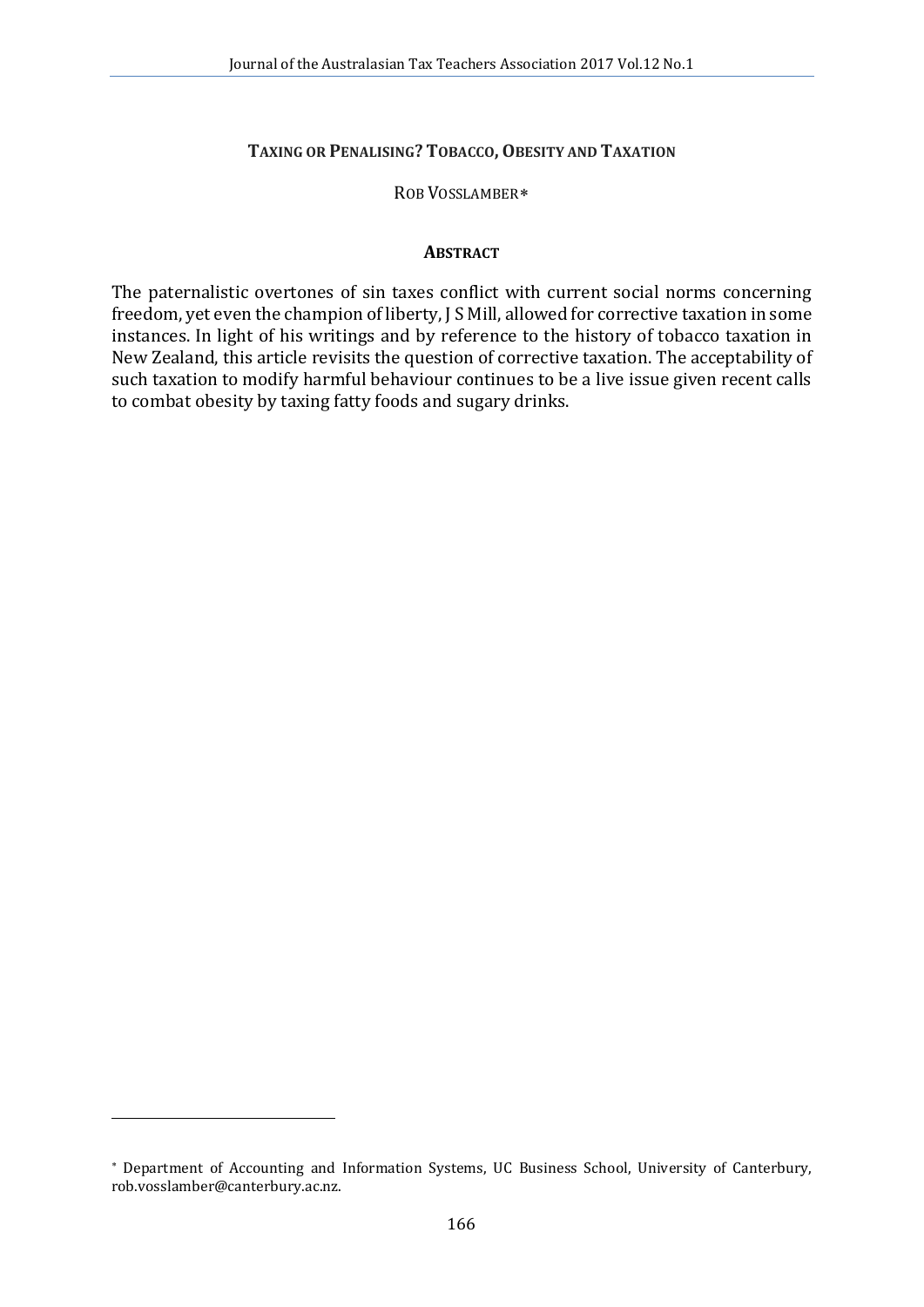#### **I INTRODUCTION**

If you can recall these phrases, your age is showing:

i,

More Doctors smoke Camels than any other cigarette.<sup>[1](#page-1-0)</sup>

A spoonful of sugar makes the medicine go down, in the most delightful way![2](#page-1-1)

Times have changed: you won't see that Camel advertisement anymore; in fact you won't see *any* tobacco advertising anymore. And Mary Poppins just might be censured (if not censored) for encouraging obesity – and in children, no less! Smoking is now depicted as anti-social, and spoons full of sugar are no longer considered 'delightful' – even when others are not around to see (or smell) it. Given the ineffectiveness (let alone unpopularity) of outright prohibition, the current default position seems to be 'if you can't stop it, tax it!' [3](#page-1-2)

Tobacco and sugar have both long been tapped for revenue by way of customs duty or GST, but tobacco is also subject to specific, corrective taxes intended to reduce or eliminate consumption. Annual 10 per cent increases in the tobacco excise since 2011,<sup>[4](#page-1-3)</sup> intended not merely to reduce but to eliminate smoking, are a key element in New Zealand's Smokefree Aotearoa 202[5](#page-1-4) policy.<sup>5</sup> This policy contrasts with the general direction of New Zealand tax policy in recent decades that has been characterised by 'a light-handed approach to regulation [which] typically has not supported using the tax system to influence behaviour.'[6](#page-1-5) Rather the 'apparent success of excise duties in reducing demand for tobacco'[7](#page-1-6) provides a precedent for a similar approach to address the emerging obesity problem by taxing sugary drinks and fatty foods, and five recent articles in the *New Zealand Journal of Taxation Law and Policy* offer tobacco taxation as a precedent, if not justification, for proposed taxes to reduce harmful consumption of sugar and fat.[8](#page-1-7)

<span id="page-1-0"></span><sup>&</sup>lt;sup>1</sup> R.J. Reynolds Tobacco Company, 'More Doctors smoke Camels than any other cigarette', advertisement for R.I. Reynolds Tobacco Company, 1946. This slogan was used in print, radio and television advertising.

<span id="page-1-2"></span><span id="page-1-1"></span><sup>&</sup>lt;sup>2</sup> Mary Poppins (Directed by Robert Stevenson, Walt Disney, 1964).<br><sup>3</sup> Terry Maguire, 'If You Can't Stop It, Tax It – How a King's Tobacco Obsession Has Left Us in a Mess' (2011)<br>287 Pharmaceutical Journal 727.

<span id="page-1-3"></span><sup>&</sup>lt;sup>4</sup> Excise and Excise-equivalent Duties (Tobacco Products Indexation and Separate 10% Increase) Amendment *Order 2010* (NZ). <sup>5</sup>

<span id="page-1-4"></span><sup>&</sup>lt;sup>5</sup>Health Promotion Agency, *Smokefree Aotearoa 2025* <http://www.smokefree.org.nz/smokefree-in-action/smokefree-aotearoa-2025>.

<span id="page-1-5"></span> $6$  Jessica Burns-Grant and Lisa Marriott, 'An Institutional Perspective on Fighting Obesity via the GST System: A New Zealand Case Study' (2012) 18(2) New Zealand Journal of Taxation Law and Policy 190, 204. <sup>7</sup> Jonathan Barrett, 'Fat Taxes: A Proportionality Approach' (2012) 18(3) *New Zealand Journal of Taxation Law and Policy* 242. 242.

<span id="page-1-7"></span><span id="page-1-6"></span><sup>&</sup>lt;sup>8</sup> Ibid. See also Lin Mei Tan and James Xun Liu, 'Curbing the Consumption of Soft Drinks in New Zealand: Is Tax the Solution?' (2014) 20(2) *New Zealand Journal of Taxation Law and Policy* 203, 209: 'Proponents of a soft drink tax argued that the rationale behind such a tax is not very different from the taxing of tobacco/cigarettes, which has been used successfully as a strategy to control or deter smoking'; Judith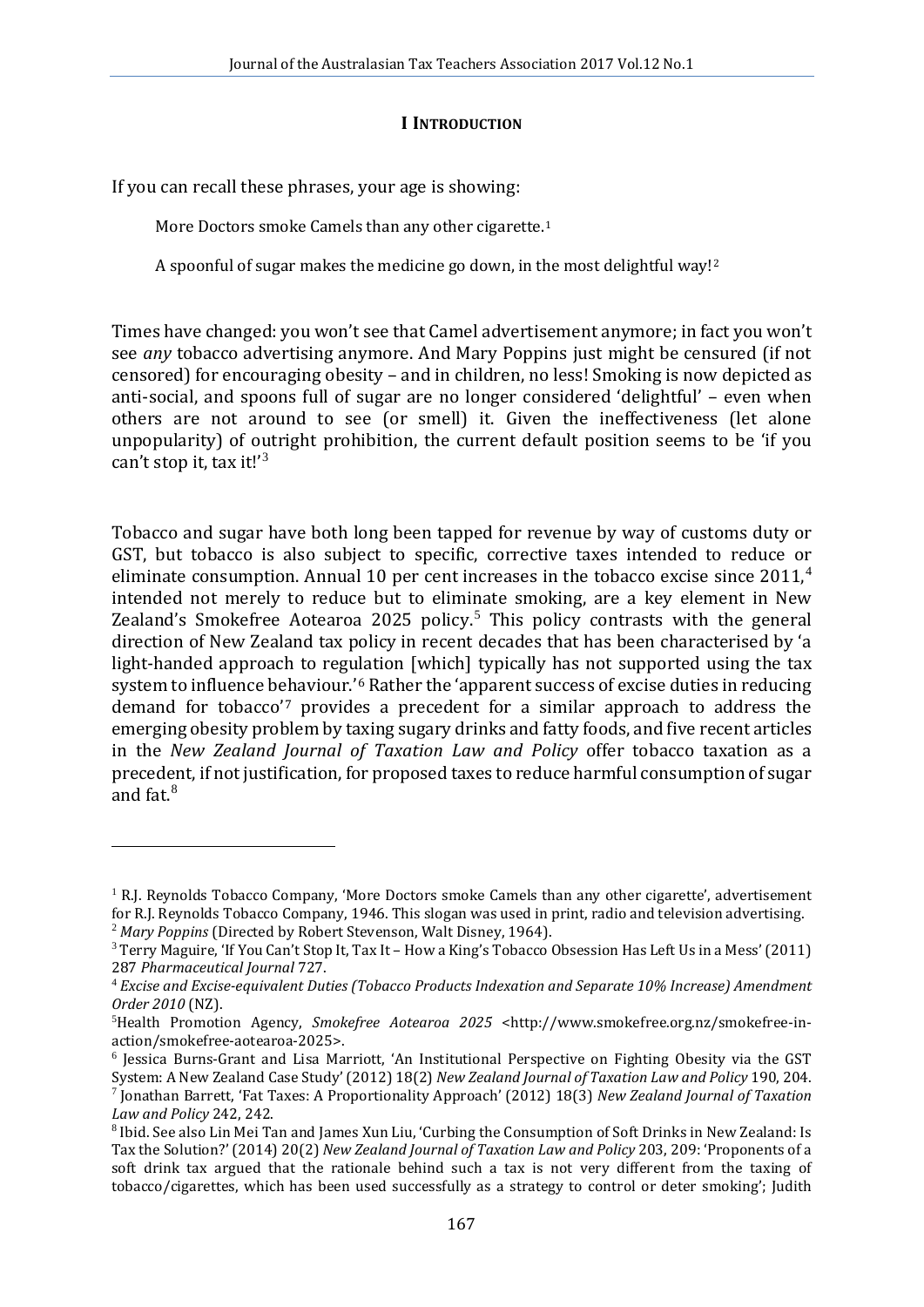Tobacco taxation seems not only inconsistent with current tax policy settings; it also conflicts with general social policy that asserts individual freedom concerning lifestyle choices and life issues such as soft drug use, the right to privacy in sexual matters, and even (the rather life-endangering practice of) euthanasia.<sup>[9](#page-2-0)</sup> John Stuart Mill's assertion that 'over himself, over his own body and mind, the individual is sovereign'<sup>[10](#page-2-1)</sup> is now generally accepted and underpins post-World War Two social policy.[11](#page-2-2) Compulsion, 'either in the direct form or in that of pains and penalties for non-compliance, is no longer admissible as a means to their own good, and justified only for the security of others.'<sup>[12](#page-2-3)</sup>

Why, then, is the tax system still used to modify private consumption behaviour? In other words, is it appropriate for the state to use its taxing power to compel persons to forego an activity that causes harm to themselves? Certainly, Parliament has the *power* to do this, but does such a tax fit within a system that is committed to neutrality, that is, designed so as not to bias people into acting in ways that would not be preferred in the absence of  $\text{tax}$ ?<sup>[13](#page-2-4)</sup>

This article does not discuss whether increased taxes are *effective* in promoting health or in reducing harmful consumption. Rather, it contributes to the discussion on corrective ('sin') taxes by reviewing the development of tobacco taxation in New Zealand since it became a British Colony in 1840. This review is set against the backdrop of certain writings of J S Mill (1806–73), who 'profoundly influenced the shape of nineteenth century British thought and political discourse.' [14](#page-2-5) Mill's discussion of individual sovereignty in *On Liberty* would, at first glance, seem to preclude the use of taxation as a means to modify private behaviour. However, while eschewing paternalism, Mill was no libertarian, for he grew up in an age of 'Benthamism and Chartism: with an emphasis on scientific method, statistics, sound administration, and a belief in the centralizing powers

Pinny, 'Tax Working Group Myopia: The Omission of Corrective Taxes to Deal with Obesity' (2010) 16(3) *New Zealand Journal of Taxation Law and Policy* 325, proposed food taxes on a similar basis to extant tobacco and alcohol taxation that would mirror current practice with tobacco, alcohol and petrol, ie an excise tax on certain foods in addition to GST; Burns-Grant and Marriott, above n 6, 213: 'While food and beverage taxes are a paternalistic policy approach, history provides many examples of successful interventions, for example, … taxes on tobacco'; Helene Stuart and Adrian Sawyer, 'An Excise Tax on Unhealthy Food or the Removal of GST from Healthy Food as a Way of Managing Obesity: A New Zealand Perspective' (2013) 19(2) *New Zealand Journal of Taxation Law and Policy* 112, 118: 'An example of how excise taxes have been effective in New Zealand is tobacco consumption.'

<span id="page-2-0"></span><sup>&</sup>lt;sup>9</sup> The End of Life Choice Bill, a private members' bill, was introduced to the New Zealand Parliament on 8 June 2017.

<span id="page-2-1"></span><sup>&</sup>lt;sup>10</sup> John Stuart Mill, On Liberty (Gertrude Himmelfarb ed, Penguin, first published 1859, 1974 ed) 69.<br><sup>11</sup> H L A Hart, *Law, Liberty and Morality* (Oxford University Press, 1963), noted that the recommendations

<span id="page-2-2"></span>of the Wolfenden Committee, which distinguished between law and morality, 'are strikingly similar' to those expounded by Mill in his essay *On Liberty*, above n 10, 14; while disagreeing with Hart, Lord Devlin also devoted a chapter to 'Mill on Liberty in Morals': Patrick A Devlin, *The Enforcement of Morals* (Oxford University Press, 1965). See also John Wolfenden, *Report of the Committee on Homosexual Offences and* 

<span id="page-2-4"></span><span id="page-2-3"></span><sup>&</sup>lt;sup>12</sup> Mill, *On Liberty*, above n 10, 69.<br><sup>13</sup> Victoria University of Wellington Tax Working Group (TWG), *A Tax System for New Zealand's Future: Report of the Victoria University of Wellington Tax Working Group* (Centre for Accounting, Governance and Taxation Research, Victoria University of Wellington, January 2010) 13.

<span id="page-2-5"></span><sup>&</sup>lt;sup>14</sup> Colin Heydt, *John Stuart Mill (1806–1873)* Internet Encyclopaedia of Philosophy <http://www.iep.utm.edu/milljs>. Also John Skorupski, 'Mill, John Stuart' in Ted Honderich (ed), *The Oxford Companion to Philosophy* (Oxford University Press, 1995).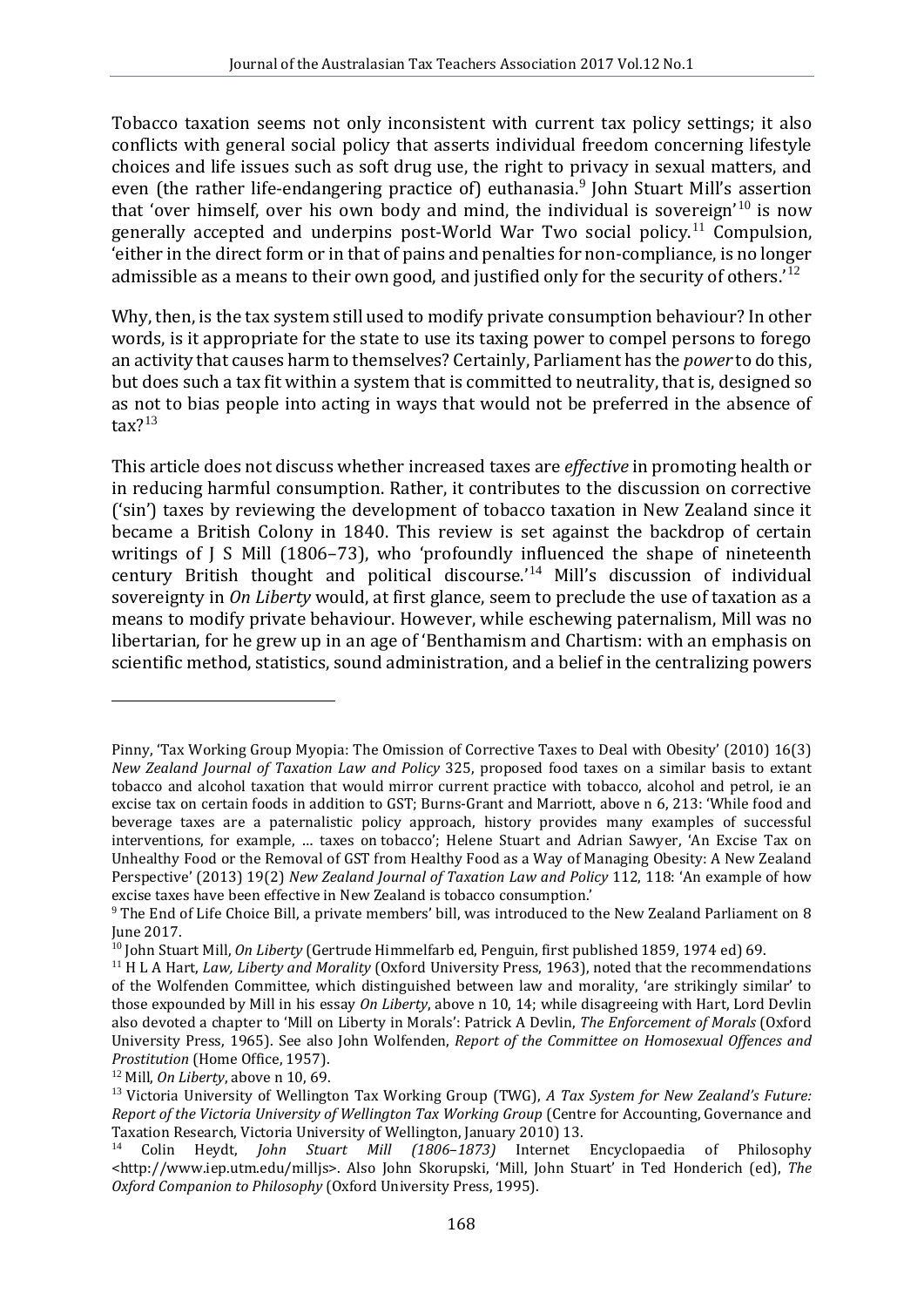of the state.<sup>'[15](#page-3-0)</sup> There is an inevitable conflict between the freedom of an individual to act as he or she wishes, and the role of the state in promoting social norms.

Since the purported effectiveness of taxes on tobacco is used to justify the taxation of other socially disapprobated products, the topic is relevant both in New Zealand and internationally. This article proceeds as follows: the next section discusses the relationship between taxation and society and relates this to tobacco taxation, before considering the writings of J S Mill, who famously argued against paternalism in *On Liberty.* Next, the article summarises the history of tobacco taxation in New Zealand, before relating this to current calls for corrective taxes on certain foods and drinks. After discussion, the article concludes.

Full disclosure: the author does not smoke, and this article is not intended to provide an argument for or against smoking, or a review or evaluation of conflicting claims concerning the costs and effects of smoking or the effects of taxes on behaviour; that discussion is readily available elsewhere.[16](#page-3-1) Nor, despite his sweet-tooth, is the author obese.

## **II BACKGROUND**

Taxation has been defined as 'an individual sacrifice for a collective goal.'<sup>[17](#page-3-2)</sup> Since tax is an inevitable fact of social life,<sup>[18](#page-3-3)</sup> fiscal history is both causal and symptomatic of society.<sup>[19](#page-3-4)</sup> Taxation 'provides an insight into the laws of social being and becoming … as well as into the manner in which concrete conditions ... grow and pass  $a_{\text{way}}$ ,  $20$  and taxation is a means to enable society to meet its social and economic goals.<sup>[21](#page-3-6)</sup> Consequently:

<span id="page-3-1"></span><span id="page-3-0"></span><sup>&</sup>lt;sup>15</sup> Edmund Bohan, *Edward Stafford: New Zealand's First Statesman* (Hazard Press, 1994) 13.<br><sup>16</sup> For a record of the anti-smoking movement in New Zealand, see Ian McIntosh, *A Force to be Reckoned with: ASH (Action on Smoking and Health) The Twenty-One Year History of ASH* (Action on Smoking and Health, 2004). For a contrarian view, see Christopher Snowdon, *Velvet Glove, Iron Fist: A History of Anti-Smoking* (Little Dice, 2009). For a critique of tax measures on smoking, see John W O'Hagan and Kevin M Carey, 'The Proposal for Upward Alignment of Tobacco Tax in the European Community: A Critique' (1988)

<span id="page-3-2"></span><sup>&</sup>lt;sup>17</sup> Ferdinand H M Grapperhaus, *Tax Tales from the Second Millennium* (International Bureau of Fiscal Documentation, 1998) 1. In contrast, the Oxford English Dictionary (OED), provider of 'the meaning of everything' (Simon Winchester, *The Meaning of Everything: The Story of the Oxford English Dictionary* [Oxford University Press, 2003]) ignores this broader context when it defines taxation as 'a compulsory contribution to the support of government, levied on persons, property, income, commodities, transactions...':  $OED$ ,  $taxation$ ,  $n$ ,  $OED$ ,  $Online$ ,  $Oxford$ ,  $University$ ,  $Press$ transactions...': <http://www.oed.com/view/Entry/65780?rskey=BtQ9ZE&result=1>.

<span id="page-3-3"></span> $18$  If tax is 'an individual sacrifice for a collective goal', then taxation presupposes a collectivity – a society – to and for whom the sacrifice is made: no society, no tax. Yet if government is necessary for the maintenance of society, and governments 'cannot be supported without great Charge' (John Locke, 'Second Treatise on Government' in Peter Laslett [ed], *John Locke: Two Treatises of Government* [Cambridge University Press, 1988] 362 [2.140]), some form of taxation is necessary to establish and maintain government and thus society: no tax, no society.

<span id="page-3-4"></span><sup>&</sup>lt;sup>19</sup> Joseph Schumpeter, 'The Crisis of the Tax State' in Richard Swedberg (ed), *The Economics and Sociology* of Capitalism (Princeton University Press, 1991) 101.

<span id="page-3-6"></span><span id="page-3-5"></span>*of Capitalism* (Princeton University Press, 1991) 101. <sup>20</sup> Ibid 99. <sup>21</sup> Silvia A Madeo, Kenneth E Anderson and Betty R Jackson, *Somerfield's Concepts of Taxation* (Dryden Press, 1995) 4.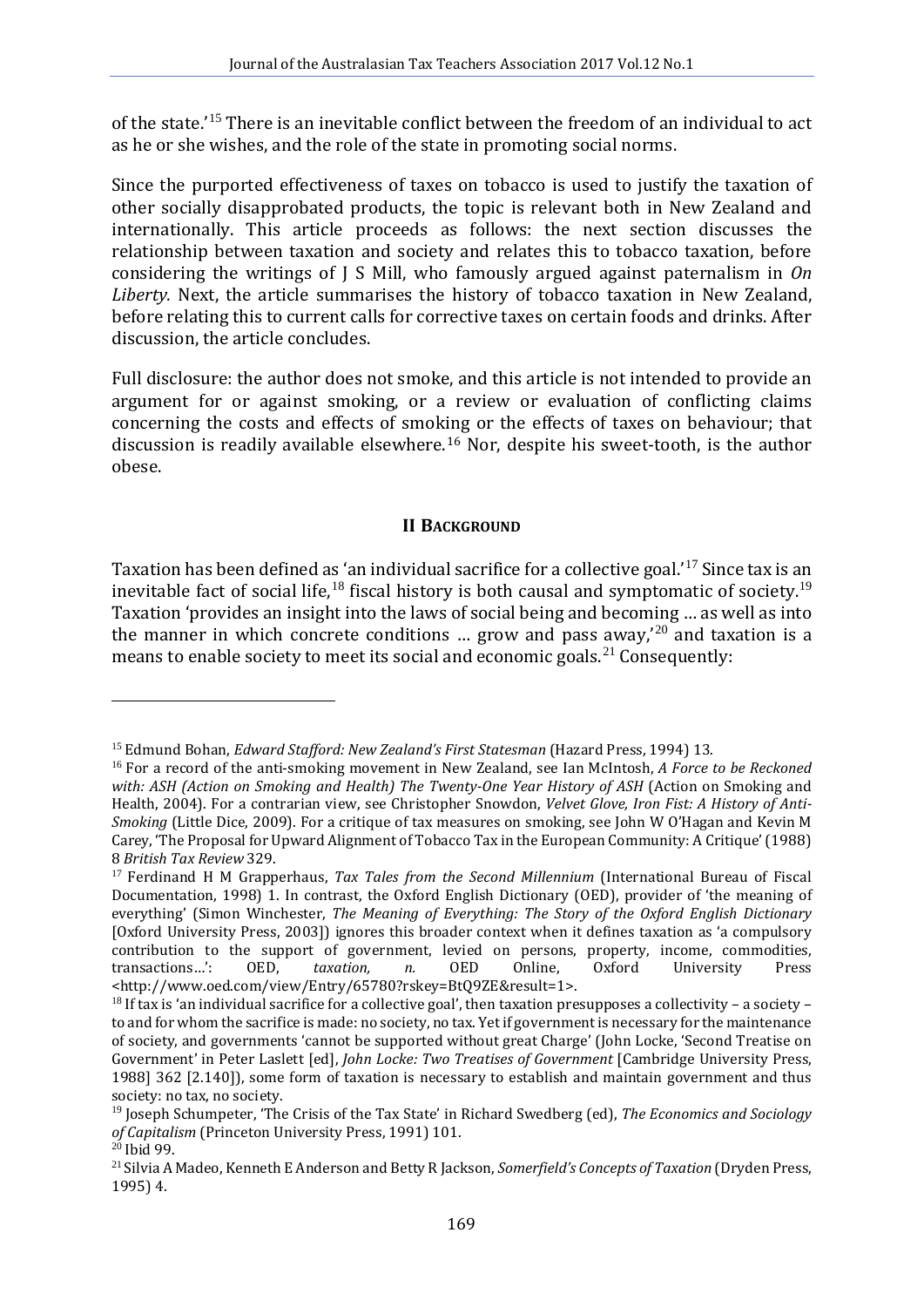taxes have been central to the formation of civic identity across place and time … Nearly every issue with which [sociologists] are concerned runs through the issue of taxation. They signify who is a member of our political community, how wide we draw the circle of 'we'.[22](#page-4-0)

Taxes may promote inclusion; to be a 'taxpayer' may be a mark of social membership.<sup>[23](#page-4-1)</sup> However, taxes may (further) stigmatise particular individuals or groups (based on, eg, religion,<sup>[24](#page-4-2)</sup> race or gender,<sup>[25](#page-4-3)</sup> or even consumption behaviour), placing them on the periphery of society. Taxes, primarily intended to raise revenue, may ordinarily be distinguished from fines, which are exacted as the penalty for an offence.<sup>[26](#page-4-4)</sup> However, certain exactions referred to as taxes partake of the character of fines or penalties; the larger the exaction and the more restrictive the objective, the more likely that the exaction should be classified as a penalty rather than a tax.  $27$ 

## **A** *Corrective Taxes*

The 2010 Victoria University of Wellington Tax Working Group (TWG) distinguished between two types of taxes:

*revenue taxes*, those that are about raising revenue (for example income taxes and GST) to fund government spending on things like health and welfare; and

*corrective taxes*, those that are specifically designed to promote or discourage behaviours or to address the perceived costs of some activities[.28](#page-4-6)

Unlike revenue taxes, which lack a clear nexus between the tax and specific outcomes, corrective taxes have a specific social or economic goal in view.<sup>[29](#page-4-7)</sup> The former are end-

<span id="page-4-0"></span> $22$  Isaac W Martin, Ajay K Mehrotra and Monica Prasad, 'The Thunder of History: The Origins and Development of the New Fiscal Sociology' in Isaac W Martin, Ajay K Mehrotra and Monica Prasad (eds), *The New Fiscal Sociology: Taxation in Comparative and Historical Perspective* (Cambridge University Press, 2009) 1, 1.

<span id="page-4-1"></span><sup>23</sup> Nancy C Staudt, 'The Hidden Costs of the Progressivity Debate' (1997) 50 *Vanderbilt Law Journal*, 919. This is certainly true of indirect taxes. In the past, direct taxes were only levied on foreigners. James Coffield, *A Popular History of Taxation: From Ancient to Modern Times* (Longman, 1970) 3, notes that: 'The ancients, and especially the Romans, took a very natural, if selfish view of taxation. The main burden of their taxes did not fall on Roman citizens. It fell on those who were not citizens, their subject peoples living in the provinces. That was what the provinces were for … We have a long way to travel before we reach the

<span id="page-4-2"></span><sup>&</sup>lt;sup>24</sup> Esposito suggests that the Islamic poll tax (Jizjah) is a form of protection money: see John L Esposito, *Islam: The Straight Path* (Oxford University Press, 1991) 37.

<span id="page-4-3"></span><sup>&</sup>lt;sup>25</sup> Race and gender are major concerns of critical tax theory: see Anthony C Infanti and Bridget J Crawford, *Critical Tax Theory: An Introduction* (Cambridge University Press, 2009).<br><sup>26</sup> OED, *fine, n.<sup>1</sup>* OED Online, Oxford University Press

<span id="page-4-4"></span> $\text{chttp:} // www.oed.com/view/Entry/70359?rskey=5pV8Rg&result=1#eid>27 Madeo, Anderson and Jackson, above n 21, 5.$ <sup>28</sup> TWG, above n 13, 13.

<span id="page-4-5"></span>

<span id="page-4-7"></span><span id="page-4-6"></span> $29$  Although it is primarily intended to raise revenue for general purposes, progressivity in the income tax is also directed toward a social outcome, namely society's demand for equity by affecting the distribution of (post-tax) income. See, eg, Walter J Blum and Harry Kalven Jr, 'The Uneasy Case for Progressive Taxation' (1952) 19 *University of Chicago Law Review* 417, 520: 'The case for progression, after a long critical look, turns out to be stubborn but uneasy'; Henry C Simons, *Personal Income Taxation: The Definition of Income as a Problem of Fiscal Policy* (University of Chicago Press, 1938) 128: 'the objective of policy must be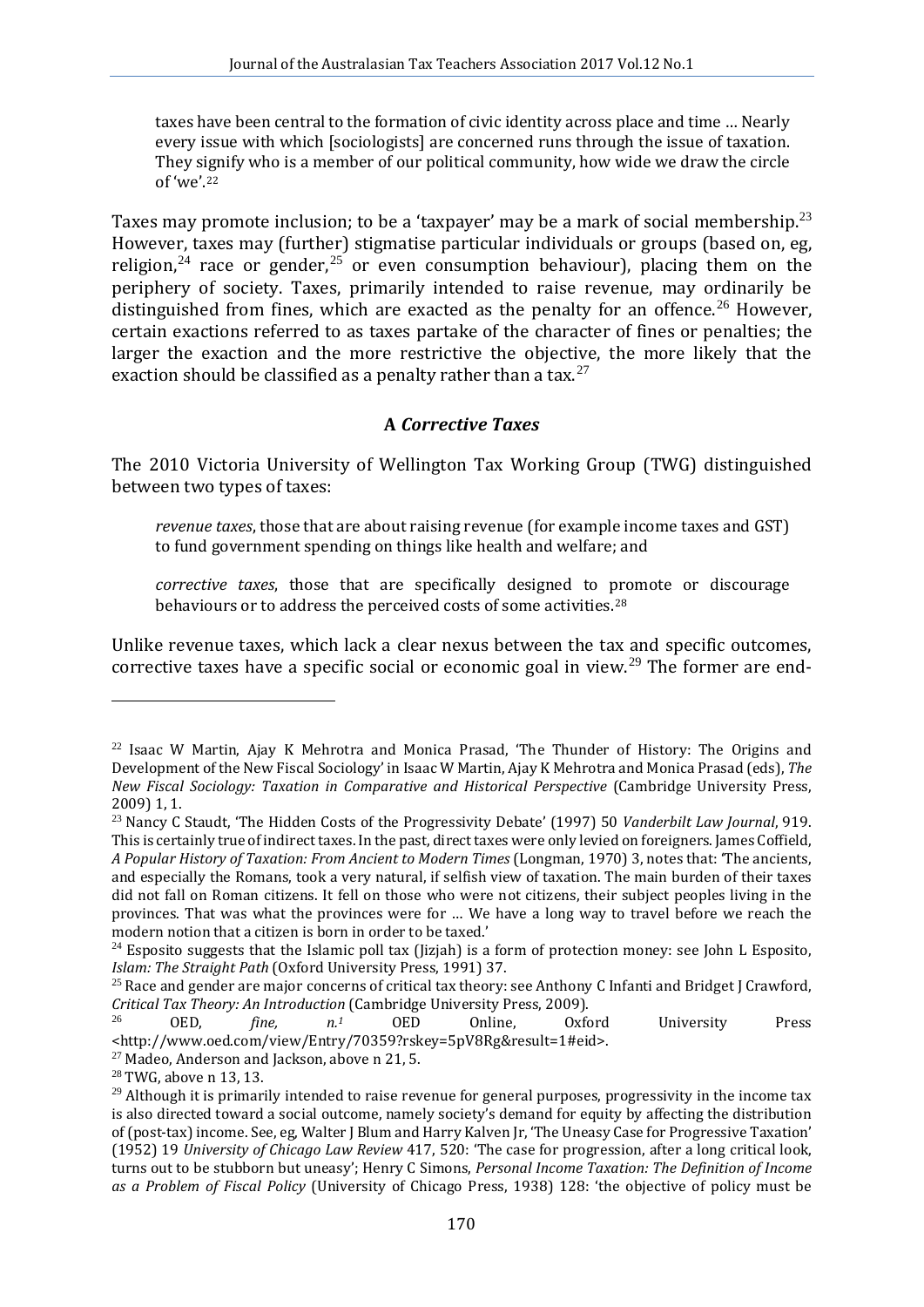independent, whereas the latter are end-focused, with taxation being a (if not *the*) means to that end.<sup>[30](#page-5-0)</sup> Certainly, corrective taxes may provide revenue, but they 'are often also justified on other grounds, or viewed as serving a special purpose.<sup>'[31](#page-5-1)</sup> As a form of 'negative tax expenditure', [32](#page-5-2) corrective taxes are 'intended to treat certain taxpayers or activities disadvantageously … at a higher rate compared to what would be considered the government's benchmark tax system; so taxes imposed on cigarettes and alcohol may be regarded as negative tax expenditures.' [33](#page-5-3) At the extreme, there may be no intention to raise revenue at all, for the tax is intended to extinguish the taxed behaviour.

'Sin taxes', a subset of corrective taxes, is 'a popular term for fees charged for guilty pleasures or human indulgence, such as smoking cigarettes and drinking alcohol',  $34$  and are intended to discourage certain socially disapprobated activities.<sup>[35](#page-5-5)</sup> Since they may also provide considerable revenue, there is a conflict between the revenue goal, which is met when tax revenue is maximised, and the social goal, which would be met if the harm were eliminated and no revenue collected. Even if the revenue is hypothecated for, say, health promotional activities, the ethical issue arises whether a tax on something 'bad' can be justified by the revenue it generates for something 'good'.<sup>[36](#page-5-6)</sup>

# **B** *Tax Policy*

As a type of sumptuary law, intended to regulate expenditure, $37$  corrective taxation has a long history, and was consistent with the interventionist social and economic policy typical of much of the 20th century. The 1967 Taxation Review Committee, commissioned by the New Zealand government 'to carry out a comprehensive review … and to report upon any changes in taxation law or practice which appear to be desirable,<sup>[38](#page-5-8)</sup> took as a given that 'the tax system must also be so designed that it can help achieve broad social

fairness among persons, not fairness among kinds of receipts (whatever that might be construed to mean).' However, the primary (and original) rationale for income taxation is to raise revenue.

<span id="page-5-1"></span><span id="page-5-0"></span> $^{30}$  This distinction was developed by Friedrich Hayek: see Rob Vosslamber, 'The Road to Freedom? Hayek and New Zealand's Tax Depreciation' (2014) 9(1) *Journal of the Australasian Tax Teachers Association* 126. <sup>31</sup> Sijbren Cnossen, 'Economics and Politics of Excise Taxation' in Sijbren Cnossen (ed), Theory and Practice *of Excise Taxation* (Oxford University Press, 2005) 2. In the context of excise taxation, Cnossen refers to

<span id="page-5-2"></span><sup>&</sup>lt;sup>32</sup> Mark Burton and Kerrie Sadiq, *Tax Expenditure Management: A Critical Assessment* (Cambridge University Press, 2013) 22.<br><sup>33</sup> Ibid.

<span id="page-5-4"></span><span id="page-5-3"></span><sup>&</sup>lt;sup>34</sup> Peter Lorenzi, 'Sin Taxes' (2004) 41(3) *Social Science and Public Policy* 59, 60. Corrective taxes that are not sin taxes would include non-neutral taxes not based on a specific moral cause, eg fuel taxes.

<span id="page-5-5"></span> $35$  For example, the property speculation tax was intended to discourage a specific activity: see Rob Vosslamber, '"Removing a Parasitic Element": Speculation, Housing Affordability and the 1973 Property Speculation Tax' (2015) 21(2) *New Zealand Journal of Taxation Law and Policy* 169.<br><sup>36</sup> Lorenzi, above n 34, 59. <br><sup>37</sup>OED, *sumptuary, adj. (and n.)* OED Online, Oxford University Press

<span id="page-5-7"></span><span id="page-5-6"></span><sup>&</sup>lt;http://www.oed.com/view/Entry/194039?redirectedFrom=Sumptuary#eid>. See also *Sumptuary Laws: Europe, 1450 to 1789: Encyclopedia of the Early Modern World* Encyclopedia.com

<span id="page-5-8"></span><sup>&</sup>lt;sup>38</sup> L N Ross, *Taxation in New Zealand: Report of the Taxation Review Committee* (Government Printer, 1967) 8 [Introduction].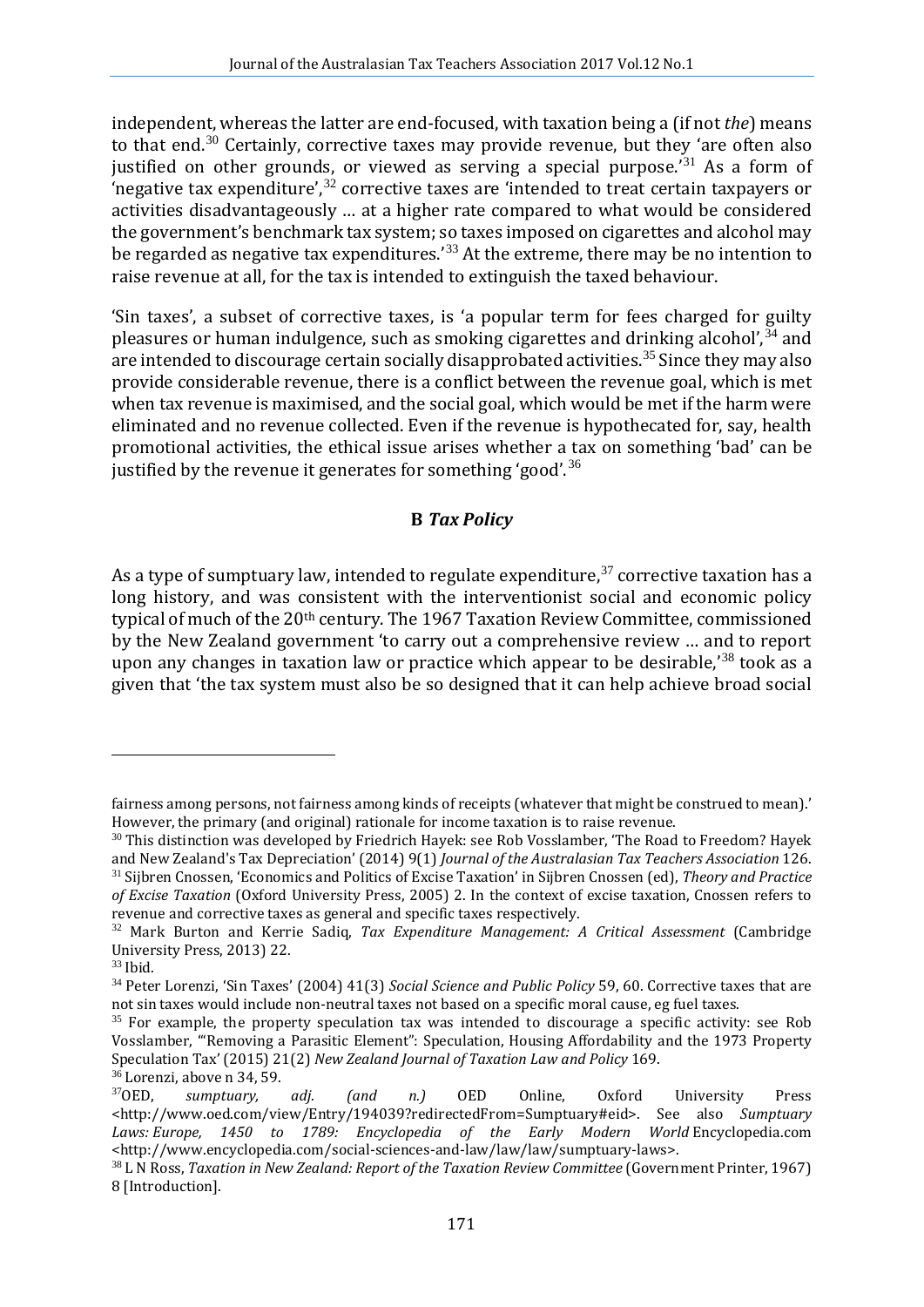objectives', [39](#page-6-0) and not merely raise revenue. While acknowledging that 'tax policy should not normally seriously interfere with the choices of course of action of members of society, consistent with the welfare of others,  $40$  the 1967 Committee noted that this freedom should be 'consistent with the attainment of other objectives and conforming with accepted views of rights and duties.' [41](#page-6-2) There would be a trade-off between individual freedom and social claims, and the government was expected to intervene for the social good. Finance Minister (1967–72; 1975–84) and Prime Minister (1975–84) Rob Muldoon aptly summarised this post-war view that:

The whole concept of government is based on intervention … Intervention is what government is about, and in a democracy it is the people who decide whether that intervention is acceptable and if they say, 'No, it is not,' then they proceed to change the government.[42](#page-6-3)

A shift from intervention to individualism occurred in the 1960s and 1970s, and in tax policy from the mid-1980s as the focus of New Zealand economic policy shifted from intervention to market neutrality.<sup>[43](#page-6-4)</sup> In relation to tax, neutrality means that 'taxation does not alter the allocation of resources,<sup> $44$ </sup> as opposed to 'an unneutral tax [which] will usually result in a deviation from an existing pattern of resource utilisation.' [45](#page-6-6) Since the mid-1980s, this approach to regulation which opposed the use of taxes to influence behaviour<sup>[46](#page-6-7)</sup> was most evident in the 2001 Tax Review, which maintained that:

The broad base low rates approach developed over the last twenty years is sound and should be continued … Any exceptions to a broadly neutral approach can be a thin end of a wedge and unravel an overall general approach.<sup>[47](#page-6-8)</sup>

On this basis, the Review argued against excise taxes on alcoholic beverages, tobacco, gaming and petrol for:

although they raise a significant amount of revenue, they seem out of step with the low rate, broad base approach taken in respect of our other tax bases … On tax policy grounds, we have a strong preference for the transparent approach to taxation exemplified by GST, which makes tax burdens independent of how New Zealanders choose to spend their money. In our view, the current excise and duty regime cannot readily be justified on conventional tax policy grounds. $^{48}$  $^{48}$  $^{48}$ 

<span id="page-6-0"></span> $39$  Ibid [8]. The earlier 1951 Taxation Committee appointed by the government had noted that '[t]axes should be levied with due regard to the encouragement of primary and secondary production but made no mention of social goals, perhaps reflecting the focus on returning to a post-war economy': T N Gibbs, *Report* 

<span id="page-6-2"></span>

<span id="page-6-4"></span><span id="page-6-3"></span>

<span id="page-6-1"></span><sup>&</sup>lt;sup>40</sup> Ibid [13].<br><sup>41</sup> Ibid.<br><sup>42</sup> Robert D Muldoon, *The New Zealand Economy: A Personal View* (Endeavour Press, 2005) 119.<br><sup>43</sup> See, eg, Martin Holland and Jonathan Boston, *The Fourth Labour Government: Politics and Polic* 

<span id="page-6-7"></span>

<span id="page-6-6"></span><span id="page-6-5"></span><sup>&</sup>lt;sup>44</sup> Harold M Groves, 'Neutrality in Taxation' (1948) 1(1) *National Tax Journal* 18, 19.<br><sup>45</sup> Ibid 20.<br><sup>46</sup> Burns-Grant and Marriott, above n 6.<br><sup>47</sup> Robert McLeod et al, *Tax Review 2001: Final Report* (New Zealand Gove

<span id="page-6-9"></span><span id="page-6-8"></span>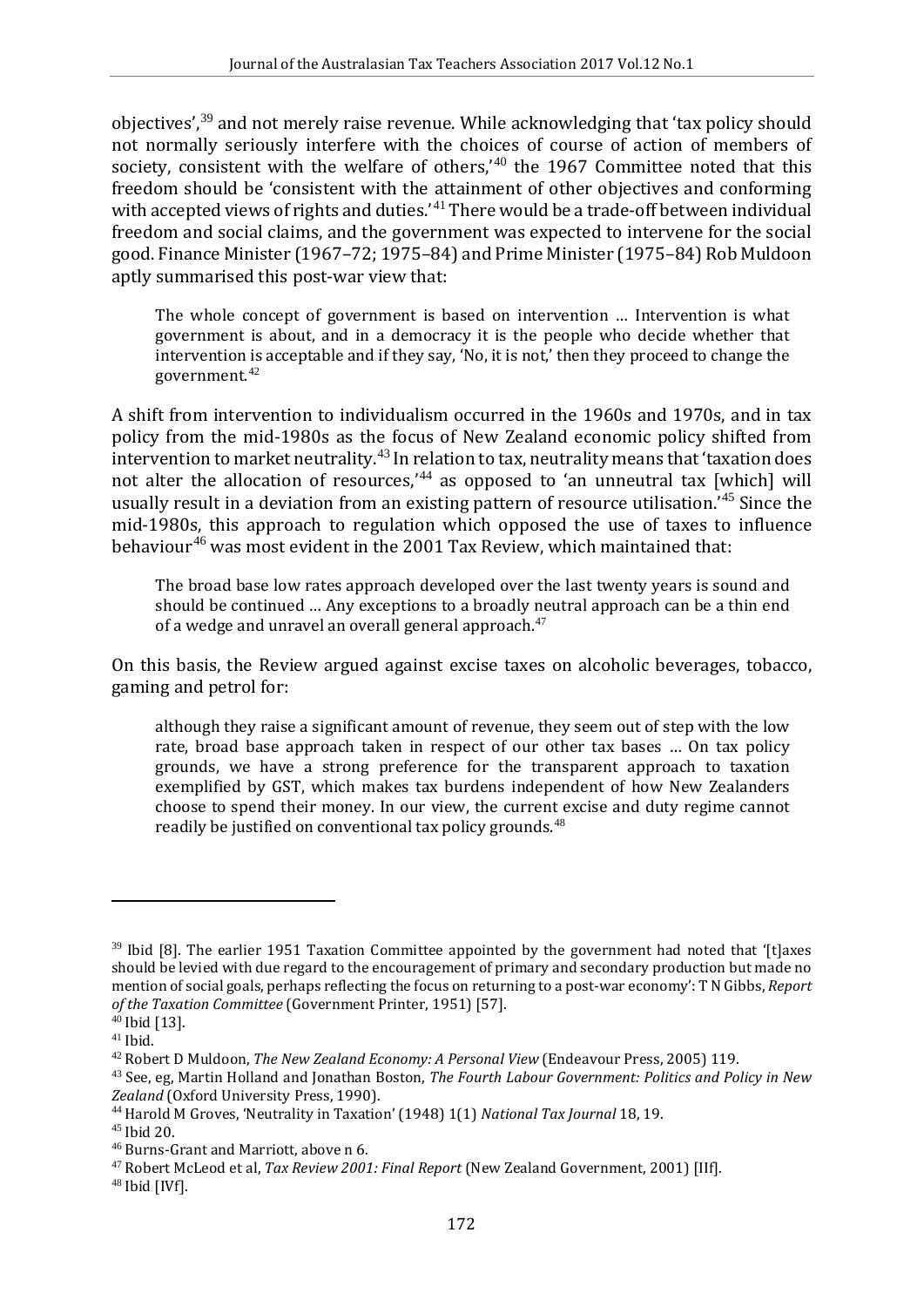As noted above, the TWG similarly distinguished between revenue and corrective taxes. However, despite its championing of a broad base low rate (BBLR) tax system that would 'minimise the behavioural changes caused by  $\text{tax}'$ , <sup>[49](#page-7-0)</sup> the TWG side-stepped the issue of corrective taxes as falling outside the scope of their review.<sup>[50](#page-7-1)</sup> Corrective taxes are an exception that proves the rule of the current New Zealand BBLR tax philosophy.

# **C** *J S Mill* **On Liberty**

Given their corrective intent and the imbalance of power between the taxer and the taxpayer, corrective taxes are redolent of paternalism. Pure paternalism has been defined as 'an interference with a person's liberty of action justified by reasons referring exclusively to the welfare, good, happiness, needs, interests or values of the person being coerced.' [51](#page-7-2) Against such paternalism, Mill argued for 'one very simple principle' that:

the sole end for which mankind are warranted, individually or collectively, in interfering with the liberty of action of any of their number, is self-protection. That the only purpose for which power can be rightfully exercised over any member of a civilised community, against his will, is to prevent harm to others. He cannot rightfully be compelled to do or forbear because it will make him happier, because, in the opinion of others to do so would be wise, or even right.<sup>[52](#page-7-3)</sup>

However, Mill's subsequent discussion indicates that this principle is far from simple. In discussing the state's role in regulating consumption behaviour by taxing it, he wrote:

A further question is, whether the State, while it permits, should nevertheless indirectly discourage conduct which it deems contrary to the best interests of the agent; whether, for example, it should take measures to render the means of drunkenness more costly ... On this as on most other practical questions, many distinctions require to be made. To tax stimulants for the sole purpose of making them more difficult to be obtained, is a measure differing only in degree from their entire prohibition; and would be justifiable only if that were justifiable. Every increase of cost is a prohibition, to those whose means do not come up to the augmented price; and to those who do, it is a penalty laid on them for gratifying a particular taste. Their choice of pleasures, and their mode of expending their income, after satisfying their legal and moral obligations to the State and to individuals, are their own concern, and must rest with their own judgment.<sup>[53](#page-7-4)</sup>

Mill appears to tolerate no interference in the actions of another except to prevent that person from harming others: 'the individual's own good is *never* a sufficient warrant for the exercise of compulsion either by the society as a whole or by its individual

<span id="page-7-2"></span><span id="page-7-1"></span>

<span id="page-7-0"></span><sup>&</sup>lt;sup>49</sup> TWG, above n 13, 14.<br><sup>50</sup> Ibid. This was criticised by Pinny, above n 8.<br><sup>51</sup> Gerald Dworkin, 'Paternalism' (1972) 56(1) *The Monist* 64, 65. The issue of morality in law was addressed by Hart and Fuller in their famous debate: see Peter Cane (ed), *The Hart-Fuller Debate in the Twenty-First Century* (Hart Publishing, 2010). See also the detailed discussion in Joel Feinberg, *Harm to Self: the Moral Limits of the Criminal Law Vol 3* (Oxford University Press, 1986).<br><sup>52</sup> Mill, *On Liberty*, above n 10, 68.<br><sup>53</sup> Ibid 170

<span id="page-7-3"></span>

<span id="page-7-4"></span>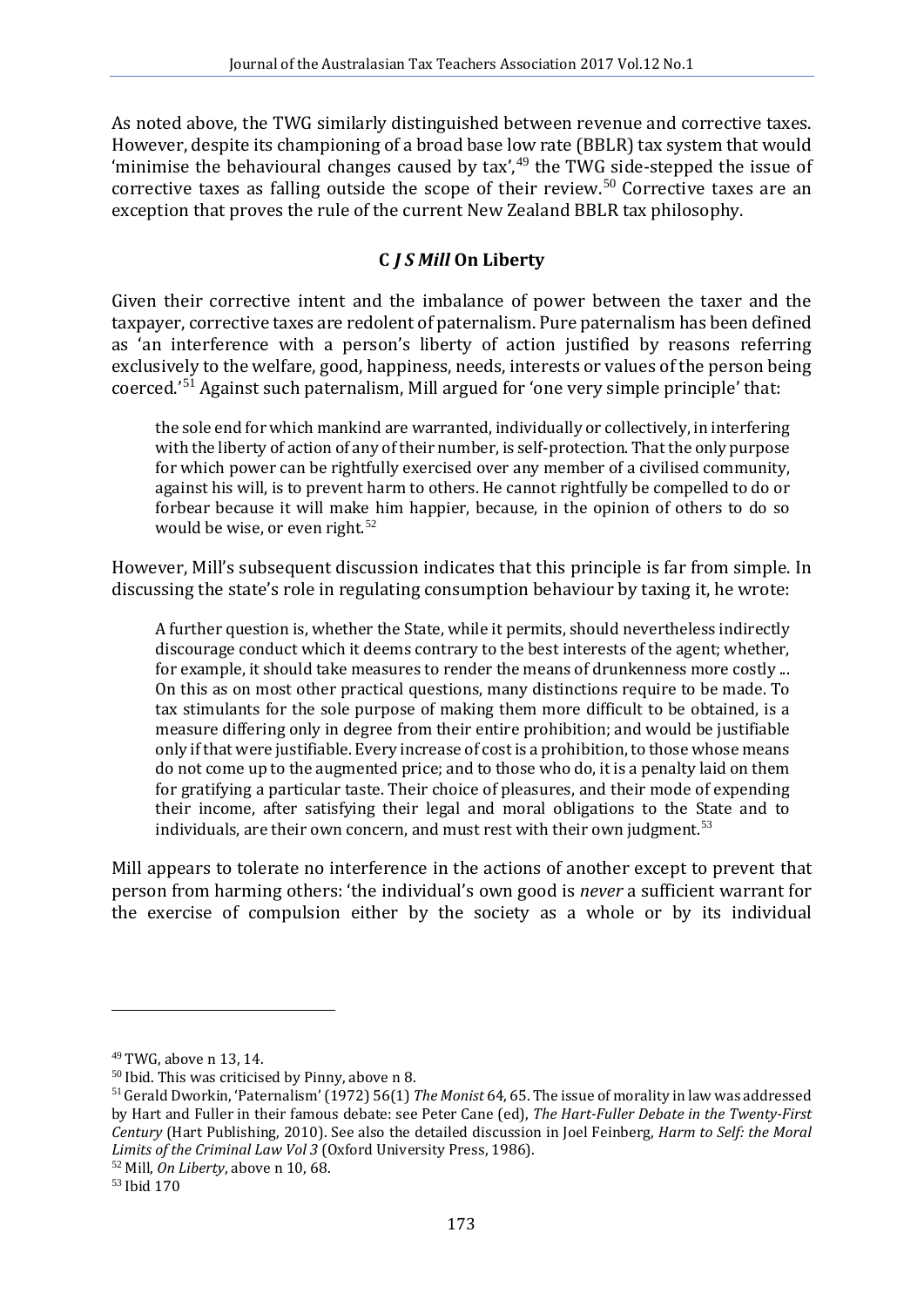members,<sup>1[54](#page-8-0)</sup> for, 'Over himself, over his own body and mind, the individual is sovereign.<sup>1[55](#page-8-1)</sup> However, Mill makes several provisos.

First, individuals must satisfy their legal and moral obligations to the state, and taxation is one such obligation. The nature and extent of this obligation is far from clear, leading to 'ideologically loaded battles over tax policy that are the bread and butter of politics.'<sup>[56](#page-8-2)</sup> In fact, Mill exempted revenue taxation from his principle. On the one hand, to tax stimulants 'for the sole purpose of making them more difficult to be obtained is a measure differing only in degree from their entire prohibition, and would be justifiable only if that were justifiable.'<sup>[57](#page-8-3)</sup> Yet while this consideration 'may seem at first sight to condemn the selection of stimulants as special subjects of taxation for purposes of revenue,<sup>[58](#page-8-4)</sup> Mill concluded that 'taxation for fiscal purposes is absolutely inevitable.' [59](#page-8-5) In his day, indirect taxes provided a major source of revenue, so 'the State, therefore, cannot help imposing penalties, which to some persons may be prohibitory, on the use of some articles of consumption.' [60](#page-8-6) It was certainly appropriate that taxes be imposed on 'commodities the consumer can best spare', $61$  but fiscal pragmatism trumped liberty, for, 'taxation, therefore, of stimulants up to the point which produces the largest amount of revenue … is not only admissible, but to be approved of.' [62](#page-8-8) Such taxes should be classified as *revenue* taxes rather than *corrective* taxes, and therefore not inconsistent with Mill's antipaternalistic principle. The need of government to raise revenue could trump individual freedom, even if this, regrettably, led to discrimination.

Mill's principle further prohibited interference where the activity harmed the agent only. Where others may be harmed by the individual's actions, intervention was justified. This could be extended to include corrective taxes to compensate others or society for the costs the activity imposed on others (but not on self), and to justify a 'quid pro quo' approach, which Mill elsewhere disparaged.<sup>[63](#page-8-9)</sup> In a social context, taxation may be a means to share this cost. Since 'no man is an island',  $64$  and few behaviours other than thought have no effects on others (eg smoking always has some effect on the environment), it is difficult to find examples of activities that have no social effects.<sup>[65](#page-8-11)</sup>

<span id="page-8-2"></span><span id="page-8-1"></span>

<span id="page-8-0"></span><sup>&</sup>lt;sup>54</sup> Dworkin, above n 51, 64<br><sup>55</sup> Mill, *On Liberty*, above n 10, 69.<br><sup>56</sup> See Liam Murphy and Thomas Nagel, *The Myth of Ownership: Taxes and Justice* (Oxford University Press, 2005) 4.

<span id="page-8-3"></span><sup>&</sup>lt;sup>57</sup> Mill, *On Liberty*, above n 10, 170f.<br><sup>58</sup> Ibid 171.<br><sup>59</sup> Ibid.

<span id="page-8-4"></span>

<span id="page-8-9"></span><span id="page-8-8"></span>

<span id="page-8-7"></span><span id="page-8-6"></span><span id="page-8-5"></span><sup>&</sup>lt;sup>60</sup> Ibid.<br><sup>61</sup> Ibid.<br><sup>62</sup> Ibid.<br><sup>63</sup> John S Mill, *Principles of Political Economy with Some of Their Applications to Social Philosophy (William J<br>Ashley ed, Longmans, Green, Reader and Dyer, 1876) 485.* 

<span id="page-8-10"></span><sup>&</sup>lt;sup>64</sup> John Donne, 'Devotion XVII' in T W and R I Craik, *John Donne: Selected Poetry and Verse* (Methuen, 1986) 166. Mill expressed and addressed the concern: 'How (it may be asked) can any part of the conduct of a member of society be a matter of indifference to the other members? No person is an entirely isolated being; it is impossible for a person to do anything seriously or permanently hurtful to himself, without mischief reaching at least to his near connections, and often far beyond them': Mill, *On Liberty*, above n 10, 141.

<span id="page-8-11"></span><sup>65</sup> 'One is always well-advised to illustrate one's definitions by examples but it is not easy to find "pure" examples of paternalistic influences': Dworkin, above n 51, 65.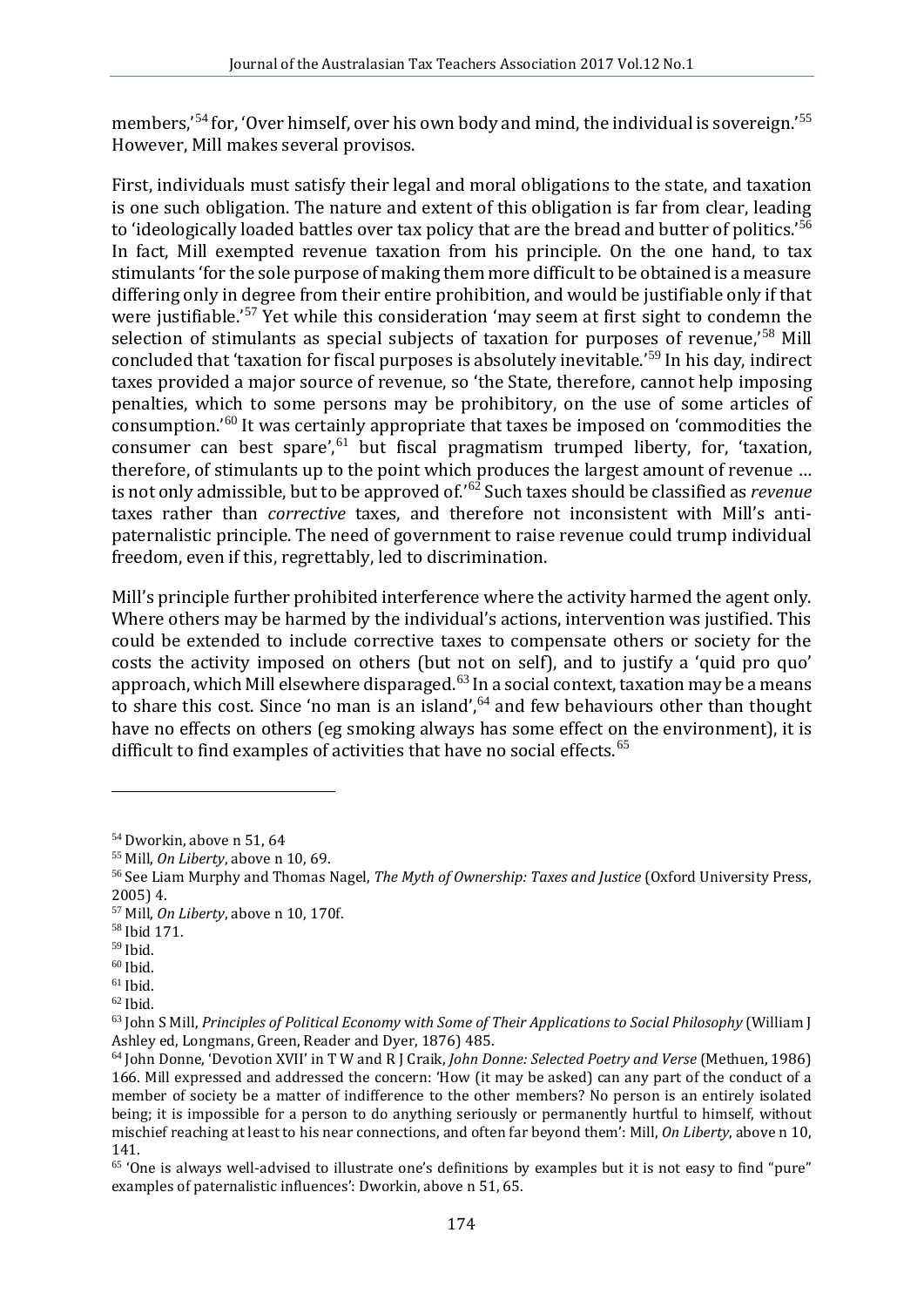Mill further qualified his principle to apply only to 'human beings in the maturity of their faculties<sup>'[66](#page-9-0)</sup> and not those under age, or for 'those backward states of society in which the race itself may be considered as in its nonage.' [67](#page-9-1) Such groups were appropriate targets of a (benign) paternalism. However, there is a danger that disagreement with a social norm (eg regarding smoking) is taken to be ignorance due to immaturity, and that intervention is therefore justified to remedy this defect. Individual freedom may all too easily end up being identified with conformity to social norms and expectations.

Earlier, in his *Principles of Political Economy*, [68](#page-9-2) Mill appeared to have taken a different, and apparently contradictory, tack. There he peremptorily excluded 'all taxes on the necessaries of life',<sup>[69](#page-9-3)</sup> but argued that taxes on luxuries 'operate in some cases as an useful, and the only useful, kind of sumptuary law.' [70](#page-9-4) In particular, stimulants provide a preferred basis of taxation for:

though in themselves as legitimate indulgences as any others, [they] are more liable than most others to be used in excess, so that the check on consumption, naturally arising from taxation, is on the whole better applied to them than to other things.<sup>[71](#page-9-5)</sup>

In summary, Mill's liberty principle would seem to preclude corrective taxation on consumption unless it resulted in harm to others, since harm to self is no grounds for intervention. However, Mill accepted taxation on stimulants on economic grounds since taxation is inevitable, and stimulants provide a ready source of taxation. Besides, if tobacco is a luxury, it may be taxed.<sup>[72](#page-9-6)</sup> Mill also betrayed an incipient paternalism in only extending full liberty to those of age and in advanced stages of society – ignorance or immaturity might justify intervention. Moreover, Mill allowed for sumptuary laws to curb social harm. Although Mill argued against paternalism, he permitted a broad role for government for 'it is not admissible that the protection of persons and that of property are the sole purposes of government. The ends of government are as comprehensive as those of the social union.' [73](#page-9-7)

Mill's ambiguity reflects the difficulties of balancing the rights of an individual with those of society in general. Taxation in general provides a striking, if often invisible, instance of the question of the relative rights and responsibilities of the individual and the community. These issues are somewhat latent (if not ignored) in the case of revenue

<span id="page-9-7"></span>

<span id="page-9-2"></span>

<span id="page-9-1"></span><span id="page-9-0"></span><sup>&</sup>lt;sup>66</sup> Mill, *On Liberty*, above n 10, 69.<br><sup>67</sup> Ibid.<br><sup>68</sup> Mill, *Principles*, above n 63. For discussion of this apparent conflict in Mill's thought, see Barry S Clark and John E Elliott, 'John Stuart Mill's Theory of Justice' (2001) 59(4) *Review of Social Economy* 467, 487, who argue that Mill's overriding goal was the expansion of social utility, but regarded 'individual interests as both an effect and a cause of social institutions. Well-designed institutions can enlarge the sentiment of justice among citizens, thereby promoting the development of higher capacities and social utility'. Mill is caught on the dilemma of individual freedom and social cohesion.<br><sup>69</sup> Mill. *Principles*. above n 63.523.

<span id="page-9-3"></span>

<span id="page-9-5"></span><span id="page-9-4"></span><sup>&</sup>lt;sup>70</sup> Ibid 524.<br><sup>71</sup> Ibid 525. Adam Smith similarly distinguished between luxuries and necessities as objects of taxation, for 'it is the luxurious and not the necessary expense of the inferior ranks of people that ought to be taxed': Adam Smith, *An Inquiry into the Nature and Causes of the Wealth of Nations* (E Cannan ed, Methuen, first

<span id="page-9-6"></span> $\frac{1}{72}$  Mill, *Principles*, above n 63, 486. *73* Ibid 485.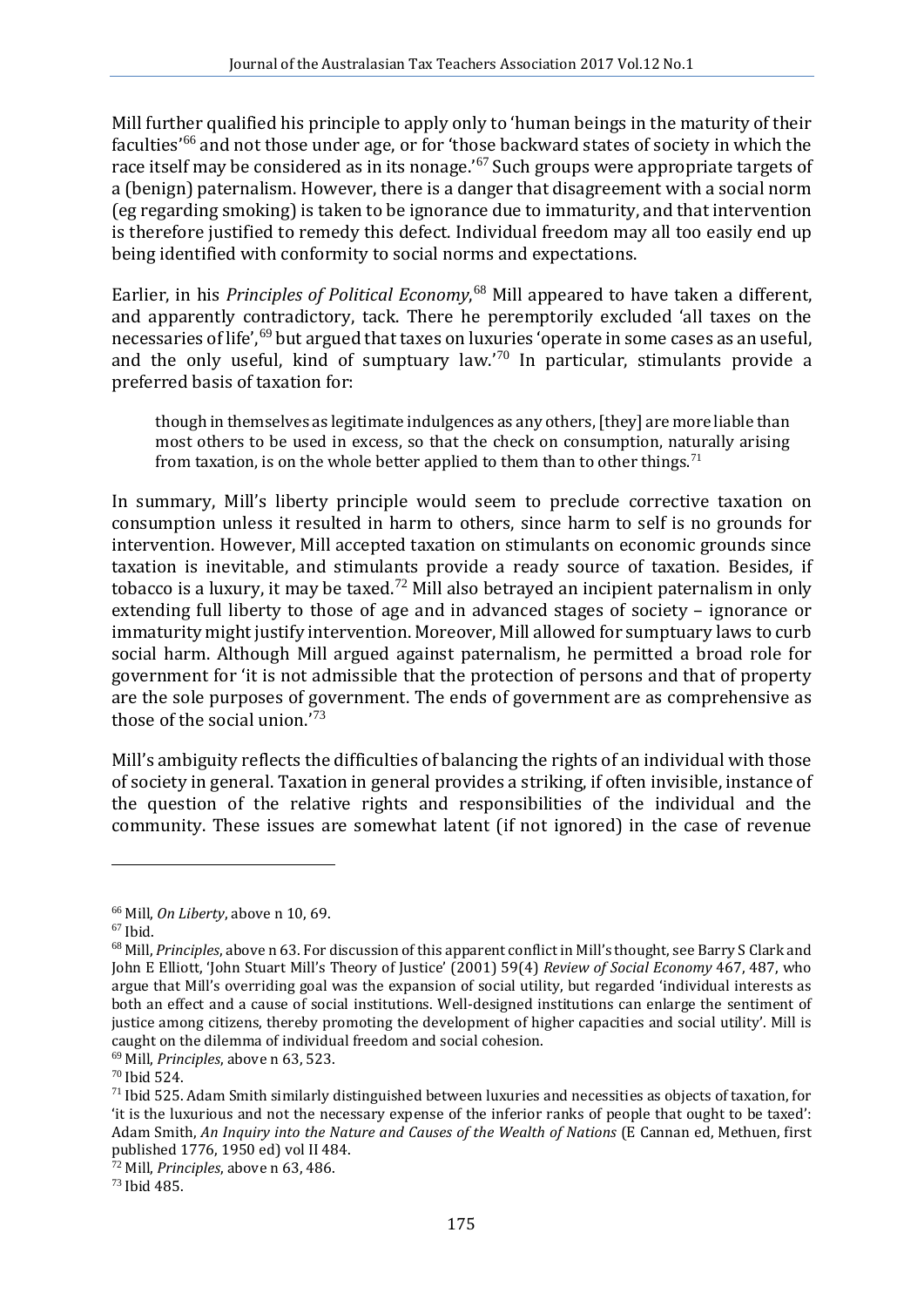taxes.<sup>[74](#page-10-0)</sup> In contrast, since corrective taxes affect individual choices and behaviour, they raise questions of human freedom in a social context. At the extreme, such taxes may be difficult to distinguish from fines and penalties, in intent (and effect) placing the taxpayer outside the socially drawn circle of 'we'.

## **D** *Summary*

## 1 *Ability to pay*

i,

Despite his 'one simple principle', Mill provides revenue-based justifications for the discriminatory taxation of tobacco (and other 'sinful' goods). Like other goods, tobacco may be taxed for revenue purposes and, given the need for revenue, tobacco may provide a more productive tax base than other goods. This is suggested by the Ramsey Rule, which posits that tax rates on goods should be inversely related to their elasticity of demand.[75](#page-10-1) Demand for price-inelastic goods is less affected by increases in price, so tax revenue should continue to increase as tax rates rise. If tobacco is addictive, tax increases will not have a direct effect on demand and so revenue will increase. However, no good is totally price inelastic in a world of scarcity, for excise taxes could raise the price of a commodity above consumers' abilities to pay, leading to both efficiency and equity concerns. If so, revenue may decline as consumers reduce their purchases of the taxed commodity, or resort to smuggling or other illicit behaviour. If revenue is the aim, increasing excise taxes may become counterproductive.[76](#page-10-2)

Mill also questioned the justice of consumption taxes given the ability of taxpayers to pay the tax, and specifically excluded 'all taxes on the necessaries of life.' [77](#page-10-3) However:

The duties which now yield nearly the whole of the customs and excise revenue, those on sugar, coffee, tea, wine, beer, spirits, and tobacco, are in themselves where a large amount of revenue is necessary, extremely proper taxes; but at present grossly unjust,

<span id="page-10-2"></span><span id="page-10-1"></span><span id="page-10-0"></span><sup>&</sup>lt;sup>74</sup> The 'morality' of progressive taxation provides one exception, see above n 29.<br><sup>75</sup> Frank P Ramsey, 'A Contribution to the Theory of Taxation' (1927) 37(145) *The Economic Journal* 47.<br><sup>76</sup> Arthur B Laffer. *Handbook* Institute, 2014). This concern has recently been raised in New Zealand, following significant increases in the rates of excise: see Nick Truebridge and Jamie Small, 'Government at "High Risk" of Losing \$10 Million<br>Annually if Tobacco Black Market Surges', *Stuff.co.nz* (online). 15 Ianuary 2017. Annually if Tobacco Black Market Surges', *Stuff.co.nz* (online), 15 January 2017, <http://www.stuff.co.nz/national/88414136/government-at-high-risk-of-losing-10-million-annually-iftobacco-black-market-surges>. Aside from this modern form of smuggling, there are also reports of an increase in burglaries of convenience stores to obtain cigarettes: see, eg, Blair Ensor and Sam Sherwood, 'Black Market for Cigarettes Fuels Robberies in Canterbury', *Stuff.co.nz* (online), 30 August 2016, <http://www.stuff.co.nz/national/crime/83723820/Black-market-for-cigarettes-fuels-robberies-in-Canterbury>; Editorial, 'Tobacco Sellers Need Security for Stocking "Gold"', *New Zealand Herald* (online), 2<br>June 2017, <http://www.nzherald.co.nz/opinion/news/article.cfm?c\_id=466&objectid=11867575>.

<span id="page-10-3"></span> $\frac{77}{10}$  Adam Smith had earlier argued for taxation to be levied on luxuries rather than necessaries. The latter were necessary for the support of life, including 'whatever the custom of the country renders it indecent for creditable person, even of the lowest order, to be without.' In contrast, taxes on luxuries, since they were borne by the consumer, acted as a form of sumptuary law, and would not harm the 'sober and industrious' poor, for 'it is the luxurious and not the necessary expense of the inferior ranks of people that ought ever to be taxed': Smith, above n 71, vol II 465, 483. If tobacco was a luxury, it provided an appropriate taxation base since the taxpayer would have the ability to pay. However, despite a hint of paternalism in designating certain goods as luxuries, Smith's focus was on revenue, not correction.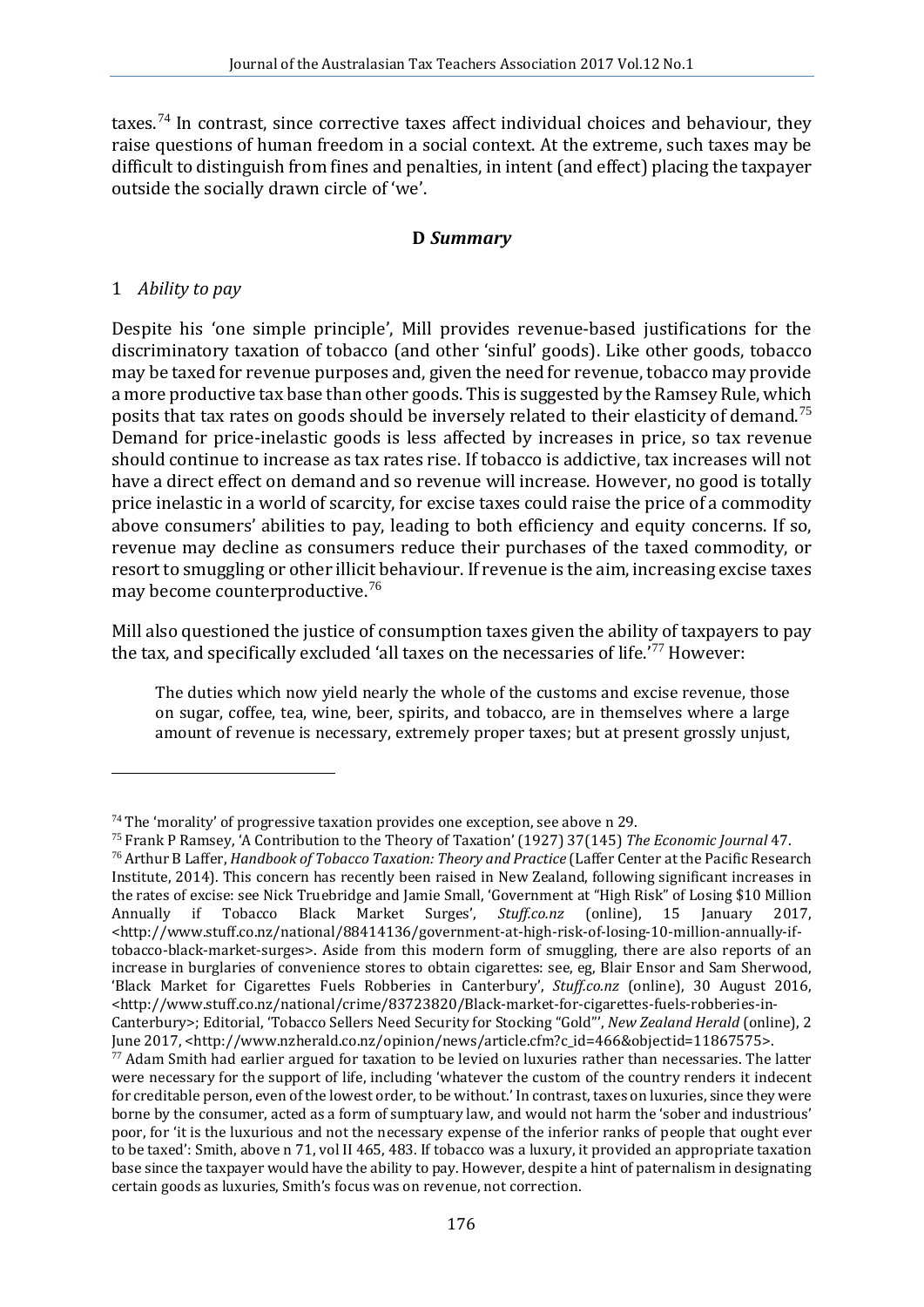from the disproportionate weight with which they press on the poorer classes; and some of them (those on spirits and tobacco) are so high as to cause a considerable amount of smuggling. It is probable that most of these taxes might bear a great reduction without any material loss of revenue. $^{78}$  $^{78}$  $^{78}$ 

This is a particular concern when those on lower incomes consume more of the taxed commodity, as is the case with unhealthy foods and tobacco.<sup>[79](#page-11-1)</sup> Since excise taxes are borne by the end user, they are regressive.

## 2 *Benefits theory*

In his *Principles*, Mill denounced the benefits basis for taxation, which he castigated as the 'quid pro quo' principle. $80$  However, Mill limited his liberty principle to actions that harmed no one but the actor. Where an action has social effects (ie externalities), the state might well intervene, perhaps by imposing a Pigouvian tax, in an attempt to equalise the private benefit and social costs of an activity by taxing that activity. $81$  It is difficult, if not impossible, however, to measure and match the actual costs of an activity, and the relevance in a social welfare state is questionable given the no-fault basis of social welfare (not to mention the public Accident Compensation Scheme in New Zealand).

LeGrand provided a modified benefits-based argument in respect of tobacco taxation, arguing that where individual behaviour causes a social cost that is outside the individual's control (eg due to an inherited condition), the community should finance the resulting costs.[82](#page-11-4) However, where a risk is clearly identified with certain voluntary activities (such as smoking) those who engaged in these activities should bear the resulting costs. LeGrand argued that his approach did not depend on value judgements, but McLachlan questioned why smoking, but not other activities that also create social costs (McLachlan adduces sexual activity), should be singled out for taxation in a polity where healthcare is publicly provided.<sup>[83](#page-11-5)</sup> Like Mill, McLachlan accepted that a tax on tobacco was a good *revenue* tax, for 'it can be raised without a public outcry [and] it is easy and cheap to collect'[84](#page-11-6) – but argued against the paternalism of tobacco taxation, since '[p]aternalism as such is, in general, a poor basis for public policy.'[85](#page-11-7)

## 3 *Paternalism*

The above justifications for corrective taxes are based either on revenue grounds, or on the harm they cause to others. The latter are not strictly paternalistic in that they have

<span id="page-11-3"></span><span id="page-11-2"></span>

<span id="page-11-1"></span><span id="page-11-0"></span><sup>&</sup>lt;sup>78</sup> Mill, *Principles*, above n 63, 523.<br><sup>79</sup> Ibid 526.<br><sup>80</sup> Ibid. 81 Arthur C Pigou. *The Economics of Welfare* (Palgrave Macmillan, 2013) 185, 224: ie where the marginal private net product falls short of marginal net social product, the state may intervene to equalise the two, for example by taxation.<br><sup>82</sup> Iulian LeGrand, *Equity and Choice: An Essay in Economics and Applied Philosophy (HarperCollins, 1991).* 

<span id="page-11-4"></span>

<span id="page-11-5"></span><sup>&</sup>lt;sup>83</sup> Hugh V McLachlan, 'Smokers, Virgins and Health Care Costs' (1995) 21 *Journal of Medical Ethics* 209; Hugh V McLachlan 'Tobacco, Taxation and Fairness' (2002) 28 *Journal of Medical Ethics* 381.<br><sup>84</sup> McLachlan, 'Tobacco', above n 83, 383.<br><sup>85</sup> Ibid.

<span id="page-11-6"></span>

<span id="page-11-7"></span>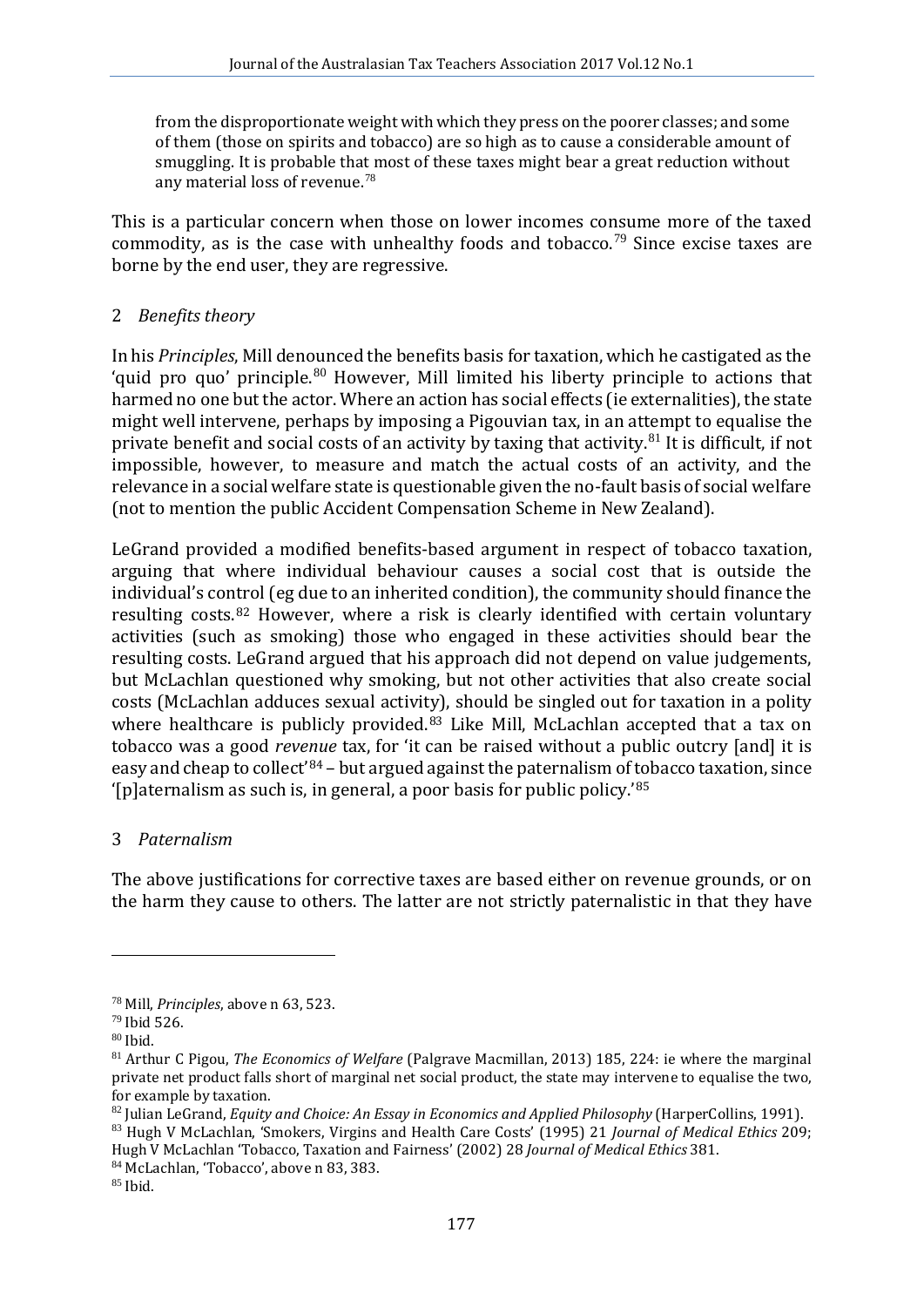reference to harm to others, and not to self, and so may not fall foul of Mill's 'one simple principle'. Mill did permit paternalism in the case of those under age (in mind, body or culture), but not otherwise. However, although Mill argued against paternalism, he permitted a large role for government, if indeed the ends of government were as comprehensive as those of society. $86$  This would suggest that corrective taxation on tobacco might not be inconsistent with liberty, and provide a means to promote social goals such as the promotion of health.

## **III TOBACCO TAXATION IN NEW ZEALAND**

There has been a range of justifications for tobacco taxation in New Zealand, but only recently has correction overshadowed the original revenue motivation. This section provides a summary history of the taxation of tobacco taxation in New Zealand.

## **A** *Context*

New Zealand followed British precedent, where tobacco has always been subject to tax as a source of revenue. Tobacco was introduced into Western Europe around 1560, and arrived in [Eng](#page-12-2)land later that decade.<sup>[87](#page-12-1)</sup> It was lauded by some for its sanitary and curative properties,88 and hailed as 'the long-sought *panacea*, [the](#page-12-4) herb that would heal all ills'[,89](#page-12-3) but was opposed by others on 'medicomoral' grounds.<sup>90</sup> In 1604 King James I published his *Counterblaste against Tobacco* in which he argued that 'there cannot be a more base, and yet hurtfull, corruption in a Countrey, then is the vile vse (or other abuse) of taking *Tobacco* in this Kingdome ...'.<sup>[91](#page-12-5)</sup> Among the ills tobacco produced, King James noted lust and bewitchment (which we might call addiction); consequent indolence in the service of the King and Commonwealth; waste and indebtedness; and pollution of home and breath. In conclusion, the use of tobacco was '[a] custome loathsome to the eye, hatefull to the Nose, harmfulle to the braine, daungerous to the lungs, and in the blacke stinking fu[me](#page-12-6) thereof, neerest resembling the horrible Stigian smoke of the pit that is bottomelesse.' 92

King James' arguments sound both archaic and modern; archaic in the overt paternalism that as God's vicegerent he endeavoured to exercise concerning his subjects,  $93$  yet modern in offering a range of moral, medical and economic arguments against tobacco.

<span id="page-12-1"></span><span id="page-12-0"></span><sup>&</sup>lt;sup>86</sup> Mill, *Principles*, above n 63, 475.<br><sup>87</sup> Stephen Dowell, *A History of Taxation and Taxes in England from the Earliest Times to the Year 1885* (Longmans Green, 1888) 245.

<span id="page-12-2"></span><sup>88</sup> Ibid 246.

<span id="page-12-3"></span><sup>89</sup> David Harley, 'The Beginnings of the Tobacco Controversy: Puritanism, James I, and the Royal Physicians' (1993) 67(1) *Bulletin of the History of Medicine* 28, 29.

<span id="page-12-4"></span><sup>90</sup> Ibid 28. See also Simon Schama, *The Embarrassment of Riches: An Interpretation of Dutch Culture in the Golden Age* (Vintage Books, 1987) ch 3.

<span id="page-12-5"></span><sup>91</sup> King James I, 'A Counterblaste to Tobacco' in James Craigie (ed), *Minor Prose Works of King James VI and I* (Scottish Text Society, first published 1604, 1982 ed) 83, 85. All archaic spellings as in the original. <sup>92</sup> Ibid 99.

<span id="page-12-7"></span><span id="page-12-6"></span><sup>&</sup>lt;sup>93</sup> See King James I, 'The Trew Law of Free Monarchies' in James Craigie (ed), *Minor Prose Works of King James VI and I* (Scottish Text Society, first published 1604, 1982 ed) 59–86.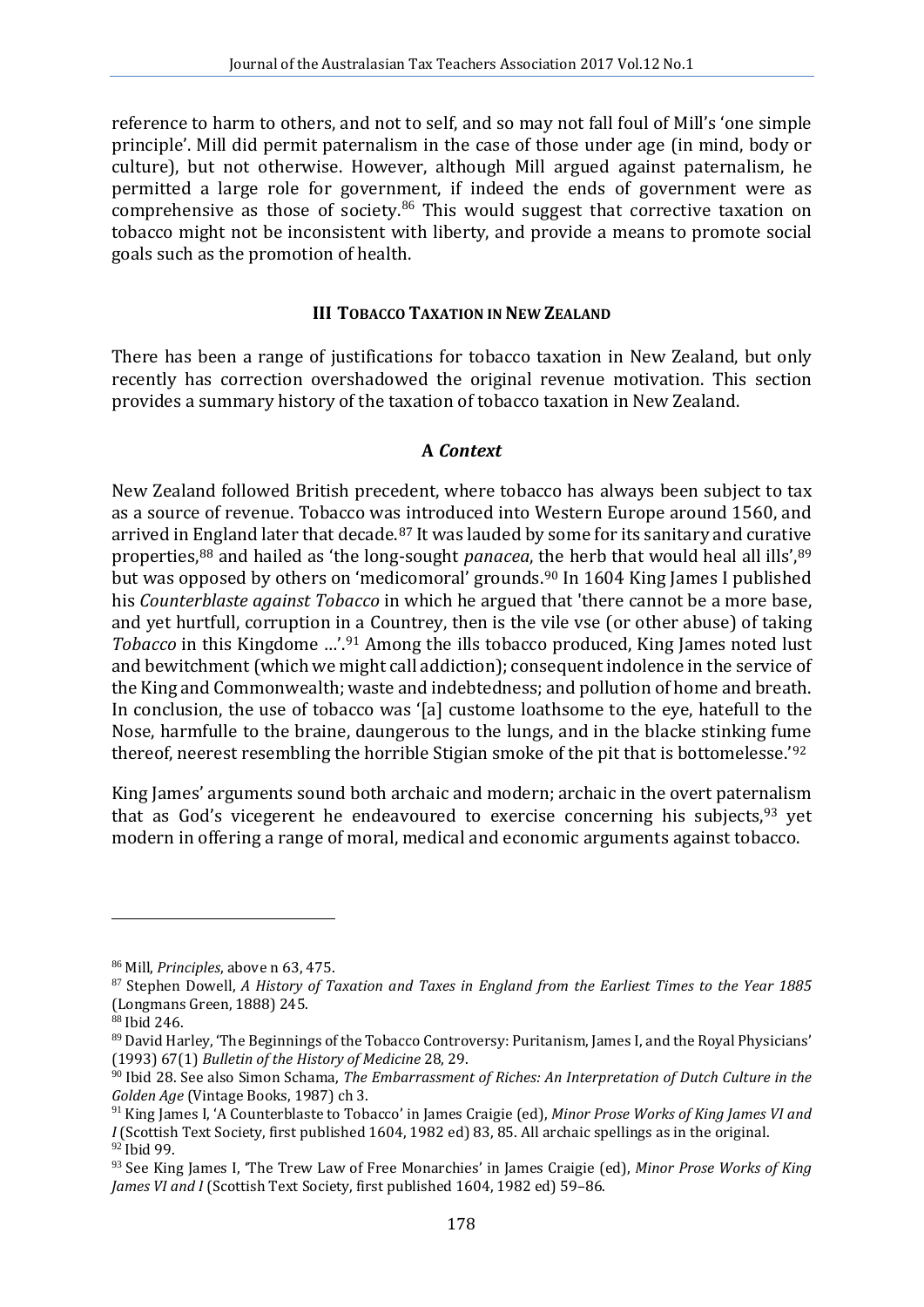Despite royal objections, popular demand for tobacco created significant economic opportunities that the Crown was only too happy to exploit. Like other imports, tobacco was initially subject to the standard 2-pence per pound duty under the general heading in the Book of Rates for the Custo[ms.](#page-13-1)<sup>[94](#page-13-0)</sup> Rather than prohibit the use of tobacco, King James adopted the 'pragmatic approach'95 of levying a tax of 6-shillings 8-pence per pound in addition to the standard 2-pence duty. This forty-fold hike in duty did not stem the spread of the tobacco habit, and His Majesty's Revenue benefitted accordingly. Tobacco became a royal monopoly in 1624, and local cultivation was prohibited and smuggling suppressed.<sup>[96](#page-13-2)</sup> The English tobacco duty was adjusted frequently to meet revenu[e n](#page-13-4)eeds.<sup>97</sup> and before 1789 amounted to nearly 400 per cent of the value of the tobacco,<sup>98</sup> higher than the current level in New Zealand. The ambiguous moral status and health effects of tobacco, coupled with its revenue potential, justified high levels of taxation, and the British fiscal system was heavily reliant on indirect taxes such as those on tobacco.<sup>[99](#page-13-5)</sup>

## **B** *New Zealand*

The first New Zealand excise legislation, the Customs Regulation Ordinance, replaced the New South Wales rules that had previously applied in New Zealand.<sup>[100](#page-13-6)</sup> It was effective from 1 July 1841 and followed the declaration of New Zealand as a British colony two months earlier. Unlike other dutiable goods that were levied ad valorem, tobacco (like spirits and strong waters) was subject to a specific duty that was adjusted over time.

Given centuries of tobacco taxation in England, there was little need for discussion in the New Zealand Parliament during the 19th century, although there was pressure from free traders to simplify the tariff by levying the whole duty of customs on a few articles at a fixed rate.<sup>[101](#page-13-7)</sup> During discussion of the Duties of Customs Bill 1854, a member noted that the rates should be charged upon the luxuries rather than the necessaries of life, but that instead it was charged on the articles of import upon which the duty could most easily and certainly be collected, including sugar and tobacco.<sup>[102](#page-13-8)</sup> As an accepted and justifiable source of revenue, tobacco continued to be subject to duty since it might be regarded as a luxury, and the tax was easy to collect.

The taxation of tobacco provided a ready source of revenue, but also an opportunity for local economic development. The *Tobacco Act 1879* (NZ) provided an inducement for tobacco growing in New Zealand by introducing a tax expenditure, 'a bonus of sixpence for every pound of tobacco manufactured in the colony on which the duty hereby imposed

<span id="page-13-1"></span><span id="page-13-0"></span> $94$  Dowell, above n 87, 248.<br> $95$  Harley, above n 89, 42.

<span id="page-13-3"></span><span id="page-13-2"></span><sup>&</sup>lt;sup>96</sup> Snowdon, above n 16, 19.<br><sup>97</sup> Dowell, above n 87, 245ff.<br><sup>98</sup> Ibid 257.

<span id="page-13-5"></span><span id="page-13-4"></span><sup>&</sup>lt;sup>99</sup> Martin Daunton, *Trusting Leviathan: The Politics of Taxation in Britain, 1799–1914* (Cambridge University Press, 2001) 161.

<span id="page-13-6"></span><sup>&</sup>lt;sup>100</sup> David McGill, *The Guardians at the Gate: The History of the New Zealand Customs Department* (Silver Owl<br>Press for the New Zealand Customs Department. 1991).

<span id="page-13-7"></span><sup>&</sup>lt;sup>101</sup> New Zealand, *Parliamentary Debates*, 8 September 1854, 388. <sup>102</sup> The 'free trade bill' was finally passed in 1858.

<span id="page-13-8"></span>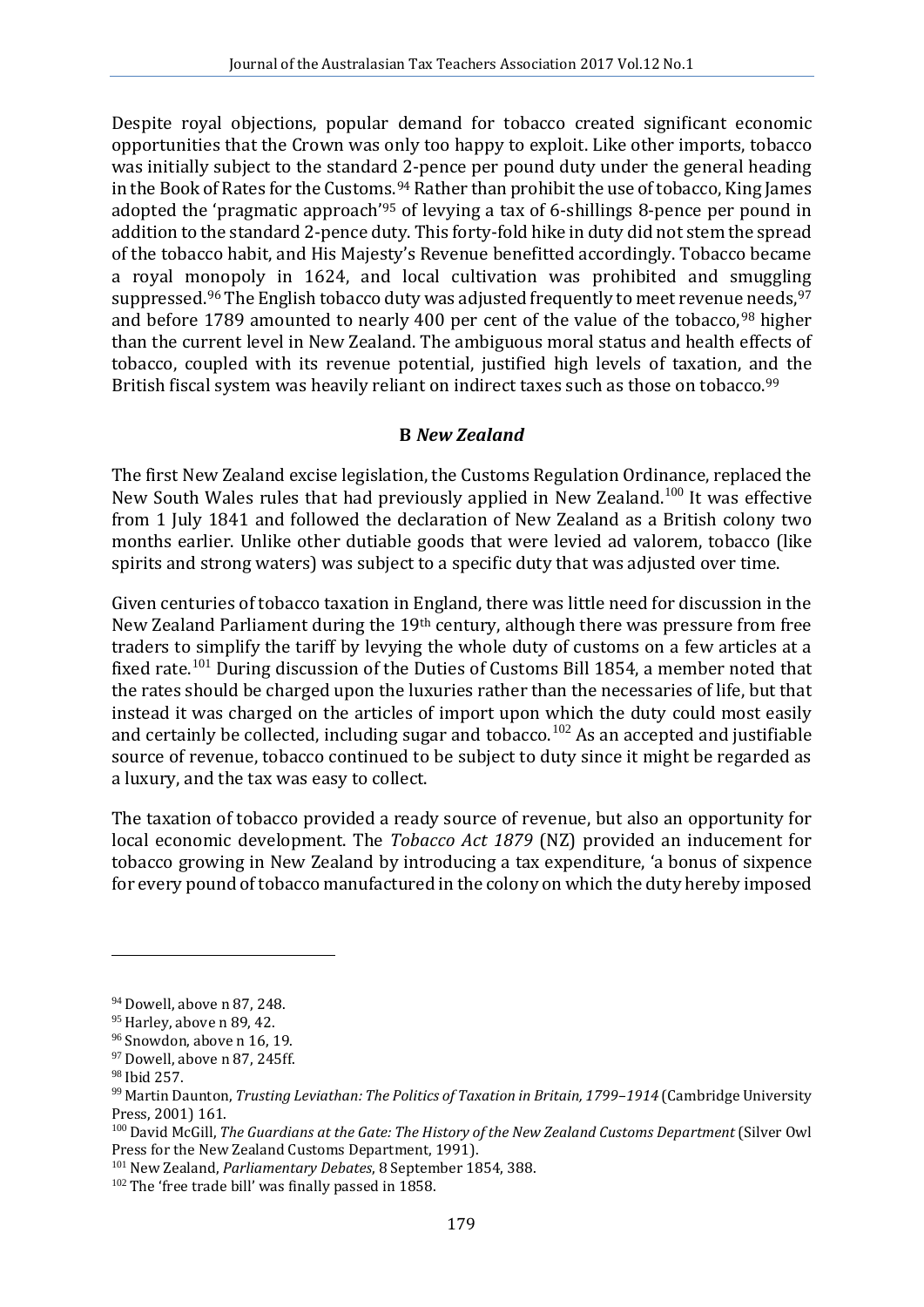shall be paid, and such bonus shall be paid by the Customs as a refund of revenue.' [103](#page-14-0) The 1930 Tobacco Industry Select Committee confirmed the appropriateness of tariff protection for local industry.<sup>[104](#page-14-1)</sup> Since most tobacco was imported, tariff policy also permitted differentiation between nations to effect foreign policy preferences, as was evident in the *Customs Amendment Act 1921* (NZ). [105](#page-14-2)

Moral and health arguments against smoking were raised in the popular press and by various groups in society.[106](#page-14-3) Paternalism was evident in the enactment of the *Juvenile Smoking Suppression Act 1903* (NZ), [107](#page-14-4) a non-revenue measure that made it an offense to sell tobacco to youths under 15 years of age, or for such youth to smoke in a public place. The motivation for the legislation was that 'the question of the effect of smoking upon the juvenile population had been very much discussed,' [108](#page-14-5) in light of a high level of refusals of potential army enlistees for the Boer War, for 'If a man's body were matured and healthy, smoking could do him little or no harm ... But, as far as youngsters were concerned, there could be little doubt that the effect of smoking upon the nerve system and the heart was distinctly bad.' $109$  Moreover, smoking was said to lead a boy into crime.[110](#page-14-7) However, not all agreed; one MP noted that 'as to any one saying that boys under the age of sixteen years were injured by smoking the thing was absurd.'<sup>[111](#page-14-8)</sup> Besides, he could not find more than one medical man out of fifty who did not smoke. Ironically, youth were exempted from the operation of the Act if they could produce a certificate from a legally qualified medical practitioner to the effect that the using or smoking of tobacco, cigars or cigarettes was beneficial to the health of such youth!<sup>[112](#page-14-9)</sup> While it might be tempting to see this legislation related to physical well-being, the impetus was rather 'moral health and the welfare of society'.<sup>[113](#page-14-10)</sup>

<span id="page-14-2"></span>

<span id="page-14-1"></span><span id="page-14-0"></span><sup>&</sup>lt;sup>103</sup> Tobacco Act 1879 (NZ) s 12.<br><sup>104</sup> George C Black (Chairman), 'Report of the Tobacco Industry Committee' [1930] I AJHR I 17.<br><sup>105</sup> See New Zealand Government, *New Zealand Official Yearbook 1931* (Government Printer, Goldsmith, *We Won, You Lost, Eat That! A Political History of Tax in New Zealand since 1840* (David Ling Publishing, 2008) 155. Preferential treatment to encourage trade within the British Empire was introduced in the *Preferential and Reciprocal Trade Act 1903*. 'In 1903 the Legislature of New Zealand, with the object of encouraging trade between this country and other parts of the British Empire, imposed a surtax upon certain goods not being the produce or manufacture of some part of the British dominions. This may be regarded as the small beginning of what under the tariff of 1907 came to be a substantial qualification of the ordinary rates.' (New Zealand Government, *New Zealand Official Yearbook 1908* [Government Printer

<span id="page-14-3"></span><sup>&</sup>lt;sup>106</sup> This ambiguity is evident in the Roman Catholic weekly, the *New Zealand Tablet*, which published occasional comments on nicotine. In an article entitled 'Nicotine and Longevity', which somewhat sarcastically suggested that the demise of a certain Abraham Elmer at the age of 119 was due to nicotine poisoning: *New Zealand Tablet*, 20 February 1902. An earlier article noted that '[w]hether tobacco smoking

<span id="page-14-4"></span><sup>&</sup>lt;sup>107</sup> A similar bill had been passed by the Legislative Council in 1901, but was not discussed in the House of Representatives: New Zealand, *Parliamentary Debates*, 17 November 1903, vol 127, 665. See also Sarah Thomson, *Evils of 'the Fragrant Weed': A History of the 1903 Juvenile Smoking Suppression Act* (MA Research

<span id="page-14-5"></span><sup>&</sup>lt;sup>108</sup> New Zealand, *Parliamentary Debates*, 11 November 1903, vol 127, 489.<br><sup>109</sup> New Zealand, *Parliamentary Debates*, 11 November 1903, vol 127, 489f.

<span id="page-14-8"></span><span id="page-14-7"></span><span id="page-14-6"></span><sup>&</sup>lt;sup>110</sup> New Zealand, *Parliamentary Debates*, 11 November 1903, vol 127, 667.<br><sup>111</sup> New Zealand, *Parliamentary Debates*, 11 November 1903, vol 127, 668.<br><sup>112</sup> Juvenile Smoking Suppression Act 1903 (NZ) s 4.<br><sup>113</sup> Thomson,

<span id="page-14-9"></span>

<span id="page-14-10"></span>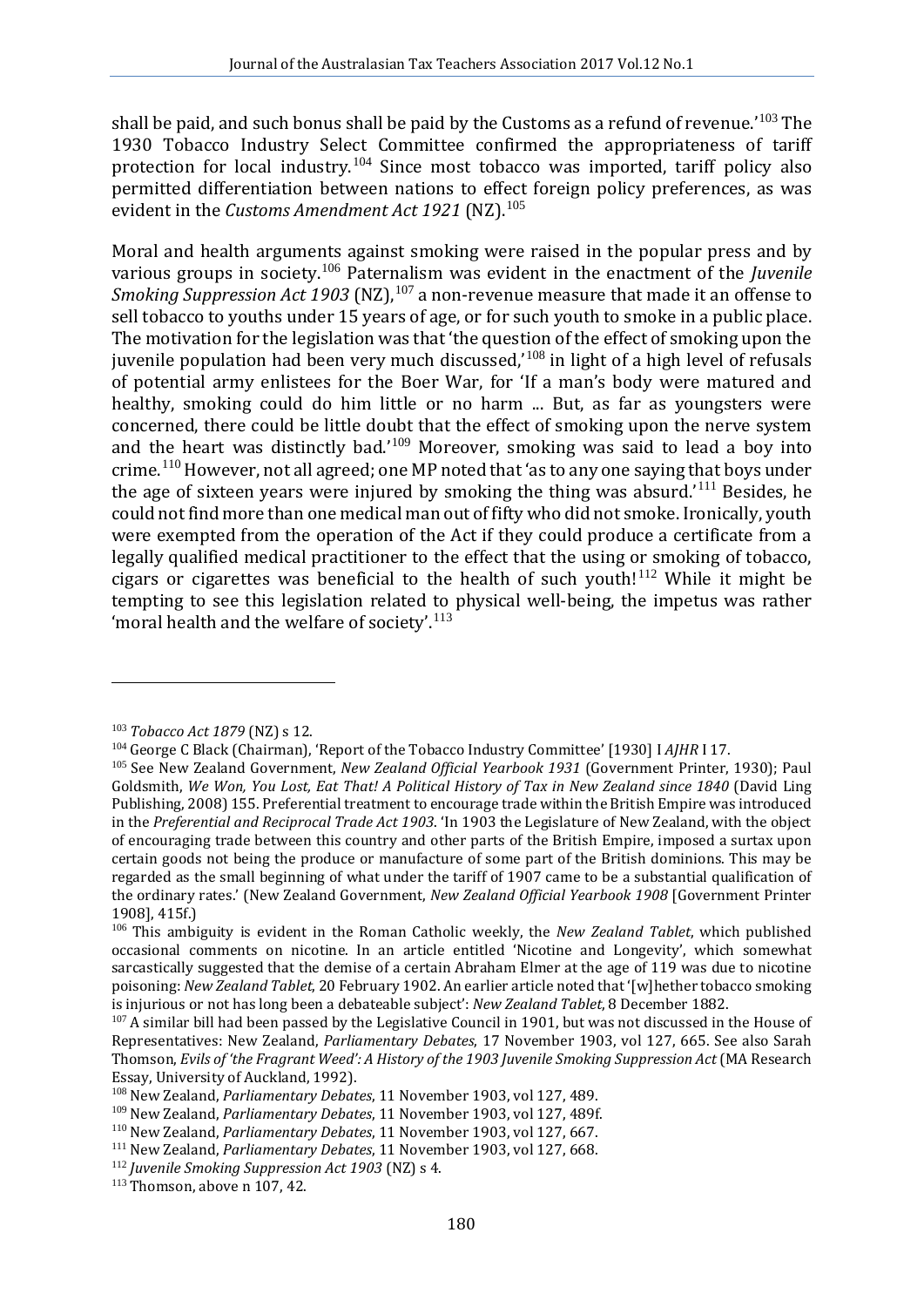Aside from concerns about youth smoking, health was not raised as a rationale for government intervention. Instead, tobacco tax increases were motivated by revenue considerations. Like other taxes, the tobacco excise was increased significantly during World Wars One and Two to help pay for the wars, but the most (in)famous increase occurred in peacetime – the doubling of tobacco taxes in Finance Minister Nordmeyer's 1958 'black' Budget – to 'serve the two-fold purpose of providing sufficient revenue for Government needs and of diminishing demand for imports.<sup>'[114](#page-15-0)</sup> Significantly, health concerns were not mentioned in that budget or discussed in the ensuing parliamentary debates; rather, the budget was deprecated as 'an attack on the worker's standard of living',  $115$  increasing the taxes on a worker's little luxuries – tobacco, alcohol and motor vehicles.

### **C** *Tobacco and Health*

The first history of public health in New Zealand, which was published in 1964, made no mention of tobacco, not even in the section dealing with air pollution.<sup>[116](#page-15-2)</sup> Significantly, this was the year of the influential United States' Surgeon General's Report that confirmed a link between smoking and lung cancer.<sup>[117](#page-15-3)</sup> Similarly, the New Zealand 1967 Taxation Review Committee made no mention of health concerns, but recommended the continuation of excise duties:

in view of the nature of the commodities taxed, their importance in general to the revenue and the acceptability of excise in the public mind, we do not consider that the mere fact of regression in this sector of the tax field is of it[self](#page-15-4) a sufficient reason for any change, provided the tax system as a whole is progressive.118

The link between tobacco taxation and health was expressed by Rob Muldoon, the Minister of Finance, in his 1970 Budget statement in which he offered several reasons for increasing the tax on tobacco.<sup>[119](#page-15-5)</sup> First, the government faced a deficit, and the required shortfall would be met by increasing the tax on cigarettes and tobacco. Besides, it was clear that tobacco could be subjected to additional tax 'without harming in any way the general welfare of the community',<sup>[120](#page-15-6)</sup> suggesting that he considered tobacco a luxury rather than a necessity. Besides the revenue motive, Muldoon expanded on the corrective motive by stating that 'it is increasingly argued that discouraging the consumption of these commodities is likely to make a positive contribution to our general health.' [121](#page-15-7)

<span id="page-15-0"></span><sup>&</sup>lt;sup>114</sup> New Zealand, *Parliamentary Debates*, 26 June 1958, vol 316, 285. See also Rob Vosslamber, 'Narrating History: New Zealand's "Black Budget" of 1958' (2012) 17(3-4) *Accounting History* 481.

<span id="page-15-2"></span><span id="page-15-1"></span><sup>&</sup>lt;sup>115</sup> Keith Sinclair, *Walter Nash* (Auckland University Press, 1976) 311.<br><sup>116</sup> George Thomson and Nicholas Wilson, 'Resource Document: A Brief History of Tobacco Control in New<br>Zealand' (Australasian Faculty of Public He

<span id="page-15-3"></span> $117$  Luther L Terry, 'Smoking and Health: Report of the Advisory Committee to the Surgeon General of the Public Health Service' (Publication No 1103, US Department of Health, Education, and Welfare, Public Health Service, 1964).

<span id="page-15-4"></span><sup>118</sup> Ross, above n 38, 372.

<span id="page-15-6"></span><span id="page-15-5"></span><sup>&</sup>lt;sup>119</sup> Robert Muldoon, 'Statement' [1970] I *AJHR*, B6A, 12, Statement.<br><sup>120</sup> Muldoon, above n 119, 12.<br><sup>121</sup> Ibid

<span id="page-15-7"></span>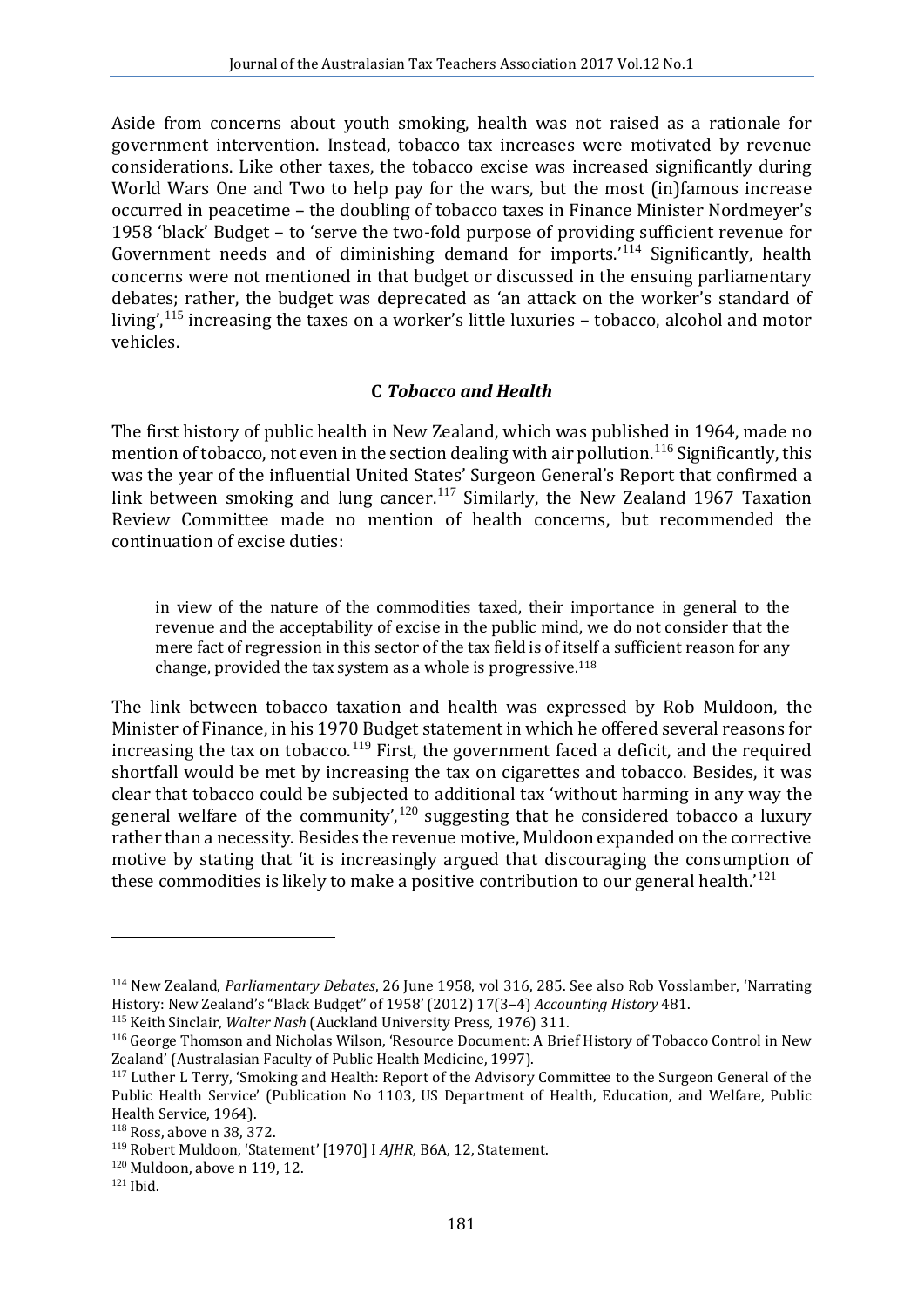Revenue continued to be a motivation for higher levels of taxation on tobacco, but the corrective justification changed over time. While the concern in 1970 was to improve the general health of the population, in his 1977 Budget Muldoon shifted from a focus on health to the related cost to society: 'The government is concerned at the high level of public expenditure caused directly and indirectly by the consumption of tobacco and alcohol. The adverse effects on health of smoking and drinking have been well publicised.<sup>'[122](#page-16-0)</sup> The increased taxation revenue would 'help sustain the high level of spending on health, including the extension of community health services.<sup>'[123](#page-16-1)</sup> Tobacco was an appropriate target for a Pigouvian tax, if the related costs were social, but paternalistic if such cost were borne by the smoker.

In the 1979 Budget speech, the rhetoric shifted to the more overtly paternalistic concern about 'increasing social costs which consumption … imposes on the community as a whole, as well as on individual consumers.' [124](#page-16-2) Sales tax was added to the excise 'to remove the consequent inducement to consume … and at the same time to recoup some of the real social and economic costs which their consumption imposes.' [125](#page-16-3) However, revenue (which would increase by up to \$100 million in a full year) remained a motivation for the tax, but Muldoon acknowledged the effect of 'consumer reaction' [126](#page-16-4) – indicating that tobacco might indeed be price elastic. Aside from the revenue motive, cost recovery, rather than the suppression of smoking, remained the primary focus.

The subsequent Lange Labour Government (1984–90) cited encouragement from 'people concerned about public health $127$  as justification for raising tobacco taxes, as were international comparisons of the tax component of the retail price of cigarettes. The corrective focus also shifted from cost recovery to smoking reduction; an annual increase in the tax was 'part of our measures to increase tax revenue and decrease the incidence of smoking ...'.<sup>[128](#page-16-6)</sup> Inflation indexation of the excise was introduced in 1989.<sup>[129](#page-16-7)</sup>

The 1986 Budget was the last to specifically mention increased revenue as a benefit of tobacco taxation. A significant increase in the tobacco excise in 1998 was intended 'to reinforce the Government's smoking reduction strategy.' [130](#page-16-8) This strategy was reinforced in 2011 with the announcement of an increase of the tobacco excise by 10 per cent over and above inflation in each of the following four years, a policy extended in 2016 for a further four years. The Finance Minister acknowledged the work of the Māori Party and its members in advocating this policy in the Māori Affairs Select Committee's *Inquiry into the Tobacco Industry in Aotearoa and the Consequences of Tobacco Use for Māori*. [131](#page-16-9) This report recommended that the government 'aim for tobacco consumption and smoking

<span id="page-16-1"></span><span id="page-16-0"></span><sup>&</sup>lt;sup>122</sup> Robert Muldoon, 'Budget' [1977] I *AJHR* B6, 41.<br><sup>123</sup> Ibid 42.<br><sup>124</sup> Robert Muldoon, 'Budget' [1979] III *AJHR* B6, 30.<br><sup>125</sup> Ibid. <sup>127</sup> Roger Douglas, 'Budget' [1986] II *AJHR* B6, 38.<br><sup>128</sup> Ibid. <sup>129</sup> David Cayg

<span id="page-16-3"></span><span id="page-16-2"></span>

<span id="page-16-4"></span>

<span id="page-16-5"></span>

<span id="page-16-6"></span>

<span id="page-16-9"></span><span id="page-16-8"></span><span id="page-16-7"></span><sup>&</sup>lt;sup>130</sup> Winston Peters, 'Budget' [1998] V *AJHR* B2.<br><sup>131</sup> Tau Henare, 'Inquiry into the Tobacco Industry in Aotearoa and the Consequences of Tobacco Use for Māori: Report of the Māori Affairs Committee' [2010] II AJHR I10A*.*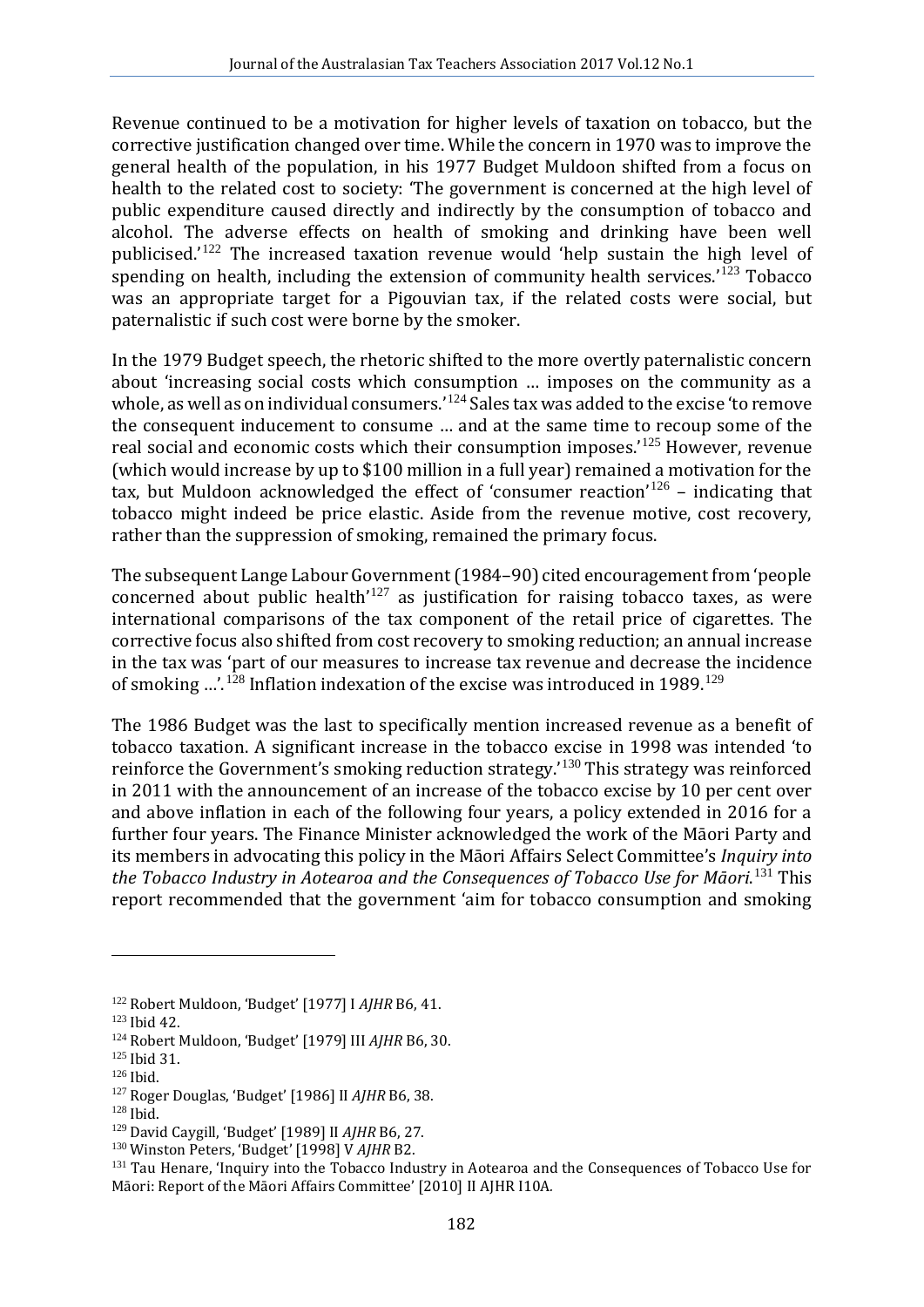prevalence to be halved by 2015 across all demographics, followed by a longer-term goal of making New Zealand a smoke-free nation by 2025.'<sup>[132](#page-17-0)</sup>

### **D** *Summary*

Why was tobacco taxed in New Zealand? The parliamentary record suggests that revenue was the main motivation until 1970, along with economic development and trade policy. Subsequently, health concerns provided a second, and now ostensibly primary, justification for the tax. Both justifications are still evident, with the latter more commonly expressed to justify the tax, even as the tax take continues to provide substantial revenue. Tobacco taxation has thus come full circle. King James may have objected to tobacco taxation on paternalistic grounds, but he and his successors realised the revenue potential of this 'luxury'. More recently, corrective motivations have been prominent, while tobacco continues to provide a source of revenue.

### **IV OBESITY**

The concerns motivating tobacco taxation are now repeated in calls to tax sugary drinks and fatty foods for health reasons. Like tobacco, sugar has long provided a steady source of revenue (but not corrective) taxation. In Britain,

[i]n the Victoria and Edwardian period, Liberal and Labour demanded the 'free breakfast table', arguing that taxes on necessities – tea, coffee, sugar – should be repealed. Most indirect taxes fell on tobacco, beer and spirits, which were not covered by the general opposition to indirect taxes.[133](#page-17-1)

Like tobacco, if the demand for sugar is inelastic, it provides a fertile tax base. However, equity concerns were raised since sugar was mainly used by the lower classes: 'At present abstainers from sugar are to be found principally among the richer classes, in those who think it too fattening, or who act under the mistaken notion that it produces acidity.' [134](#page-17-2)

<span id="page-17-5"></span>New Zealand has no corrective taxes on sugar or sugar-related products, which are subject to GST at the standard rate, but like other developed countries there is pressure to use corrective taxation of sugar or sugary drinks to address the obesity epidemic. Selective taxation of sugar needs to be justified,<sup>[135](#page-17-3)</sup> particularly given New Zealand's commitment to BBLR, where 'ordinarily, market forces are left to determine the allocation of resources.' [136](#page-17-4) Moreover, 'unlike a tax on money or property, a government measure that seeks to interfere with people's choices about their bodies is a deep human

<span id="page-17-3"></span><span id="page-17-2"></span>

<span id="page-17-1"></span><span id="page-17-0"></span><sup>&</sup>lt;sup>132</sup> Ibid 5.<br><sup>133</sup> Daunton, above n 99, 223<br><sup>134</sup> Dowell, above n 87, 32, see generally 22–32.<br><sup>135</sup> This article does not address the prior question of whether (and if so, how) taxation per se might be justified. It could be argued that all taxes now require some form of justification given the doctrine of parliamentary intendment.

<span id="page-17-4"></span><sup>136</sup> Patricia Meng San Ieong, 'Curbing Harms through Price Control: Alcohol Excises versus Minimum Prices' (2012) 18(3) *New Zealand Journal of Taxation Law and Policy* 303.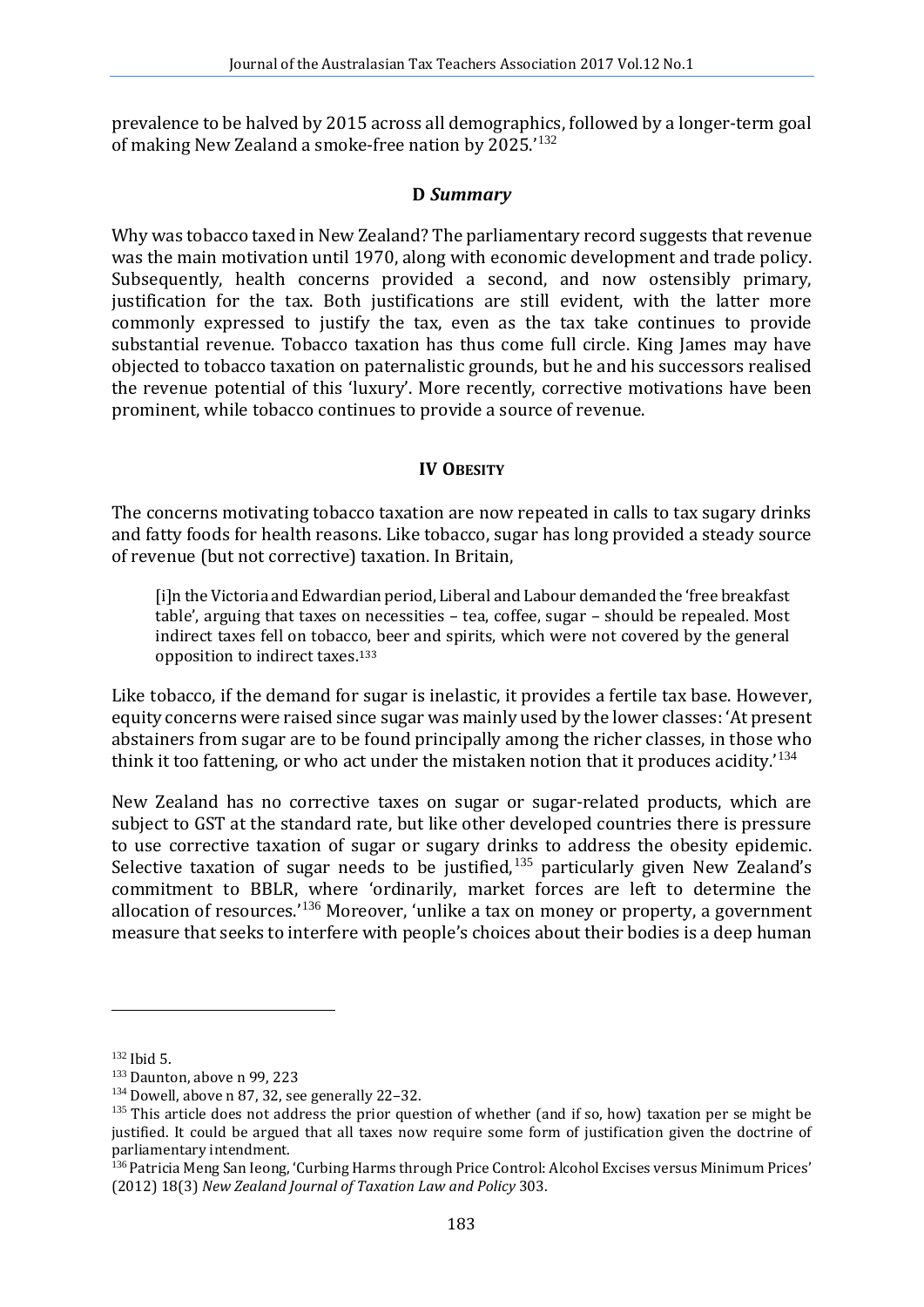rights issue.' [137](#page-18-0) As with tobacco taxation, a number of justifications are offered for taxing sugar and fat.

Higher taxes on certain foods and drinks might be justified to ensure 'the increased cost to be borne by those who participate in the activity.' [138](#page-18-1) This Pigouvian tax reflects the classic benefits theory basis for taxation, but begs the question as to why only some activities that cause social costs should be taxed. Neutrality (indeed, fairness) suggests that there should be no discrimination.

Assuming that a corrective tax should be levied, Barrett argues that the proportionality principle must be met – that there be 'some articulable relationship between means and ends, specifically that the means chosen by an administration be suitable or appropriate, and no more restrictive than necessary to achieve a lawful end.'<sup>[139](#page-18-2)</sup> This would require: correctly identifying and measuring the (cost of) the social mischief; confirming the effectiveness of the proposed tax in meeting the policy objective; and considering the unintended, and perhaps unjust, effects of the policy, including the impact on rights. This suggests a benefits basis for taxation, which is difficult to operationalise and is not applied consistently.[140](#page-18-3) Barrett concludes that fat taxes 'are generally disproportionate: they fail to plausibly link cause and effect; they are likely to manifest unpredictable and undesirable outcomes; and they may be discriminatory.'<sup>[141](#page-18-4)</sup>

Like the social mischief it is intended to address, the effectiveness of a selective tax is difficult to determine. Stuart and Sawyer note that the effectiveness of taxation policy in reducing a social harm is difficult to measure since 'other factors have been effective such as advertising, smoke-free legislation and smoking cessation services.<sup>'[142](#page-18-5)</sup> Burns-Grant and Marriott also express concern about the regressive nature of increased taxes on unhealthy foods.<sup>[143](#page-18-6)</sup>

Overt paternalism has provided an underlying justification for selective taxes since at least King James I, and is evident in recent proposals for taxes on sugar and fatty foods. In her discussion of alcohol taxation, Ieong suggests that an obvious justification for its taxation is that such behaviour generates significant harms.[144](#page-18-7) However, while most morally 'undesirable' commodities are not subject to tax in New Zealand, she suggests two features that may justify the state in taking a more paternalistic stance, namely, irrationality and addiction, and the effect on young people. Thus, tax policy is also urged to overcome the 'time-inconsistent preferences' and 'cognitive imperfection' of consumers of unhealthy products.<sup>[145](#page-18-8)</sup> This is more than a mere 'nudge' (or libertarian paternalism), which Thaler and Sunstein define and promote as 'any aspect of the choice architecture that alters people's behaviour in a predictable way without forbidding any

<span id="page-18-0"></span><sup>&</sup>lt;sup>137</sup> Barrett, above n 7, 244.<br><sup>138</sup> Pinny, above n 8, 326.

<span id="page-18-2"></span><span id="page-18-1"></span><sup>139</sup> Barrett, above n 7, quoting Michael Taggart, 'Proportionality Deference *Wednesbury*' (2008) *New* 

<span id="page-18-5"></span>

<span id="page-18-4"></span><span id="page-18-3"></span><sup>&</sup>lt;sup>140</sup> Cf LeGrand, above n 82.<br><sup>141</sup> Barrett, above n 7, 255.<br><sup>142</sup> Stuart and Sawyer, above n 8, 118.<br><sup>143</sup> Burns-Grant and Marriott, above n 6, 196.<br><sup>144</sup> Ieong, above [n 136.](#page-17-5)<br><sup>145</sup> Dowell. above n 87, 327.

<span id="page-18-7"></span><span id="page-18-6"></span>

<span id="page-18-8"></span>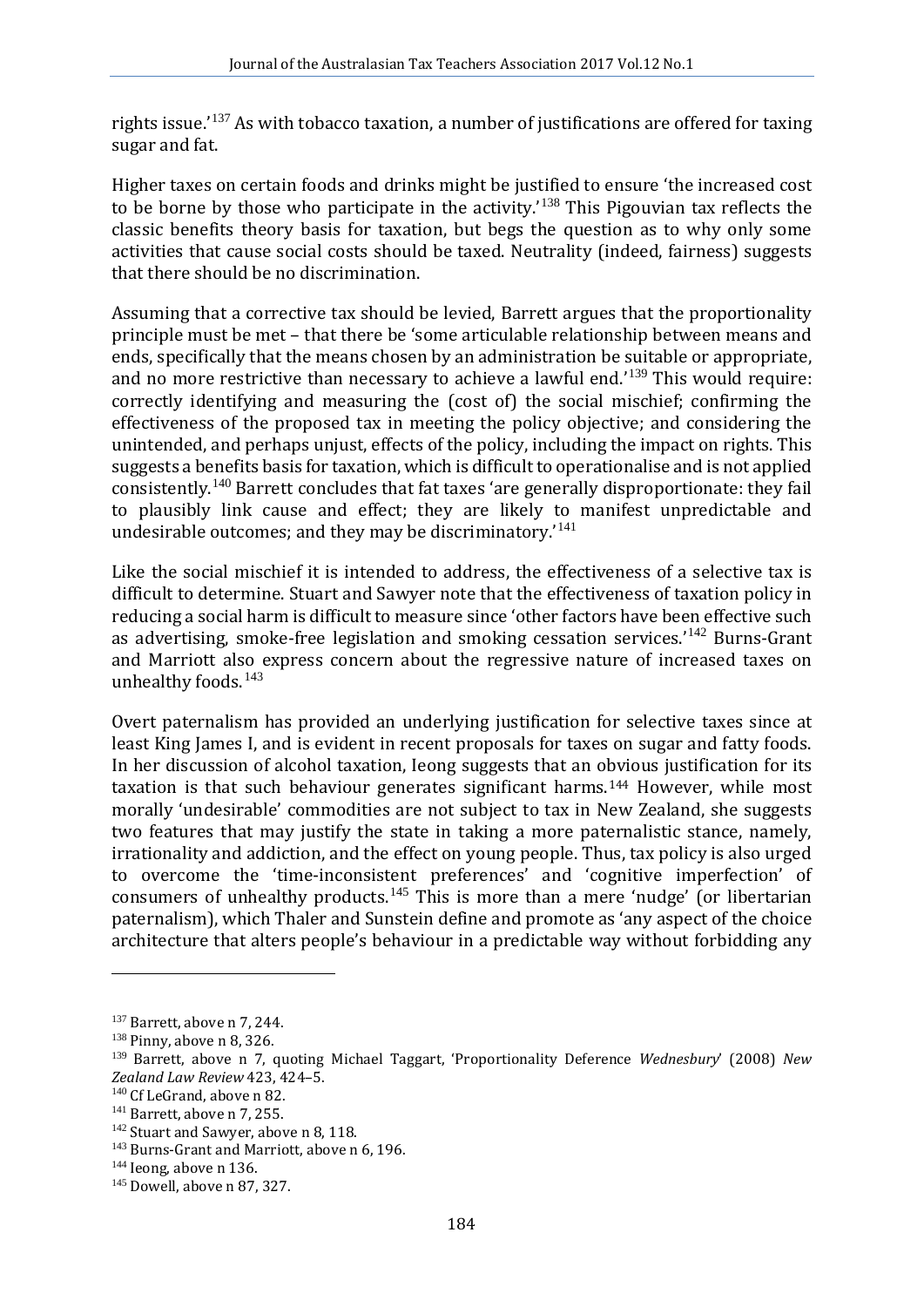options or significantly changing their economic incentives,' [146](#page-19-0) for unlike a nudge, corrective taxation is intended to change behaviour precisely by altering economic incentives.

## **V DISCUSSION**

At a general level, tobacco taxation confirms Schumpeter's view that fiscal history provides 'an insight into the laws of social being and becoming.'<sup>[147](#page-19-1)</sup> Changes in social attitudes to tobacco consumption are evident in its taxation. Tobacco has always provided a ready source of revenue, and a number of rationales are evident in its history in New Zealand. To the extent that tobacco consumption is inelastic, the Ramsey Rule commends it as a tax base. If tobacco consumption results in social costs it may be a suitable target for a Pigouvian tax. Moreover, tobacco could be a means to promote other social goals such as trade with friendly nations, or to encourage the development of local industry and import substitution. Such economic arguments need no specific moral justification even if they cause discrimination.

In contrast, when the discrimination is based on an evaluation as to the goodness of a particular product or activity, moral judgements are involved. Such judgements assume that the taxer can make better decisions of what is good or bad for the persons taxed than the persons themselves can. King James I's arguments against tobacco provide a precedent for modern day sin taxes – that government should promote what is good, and may discourage what is not. This assumes some social consensus on what is the good, and some way of measuring the costs of the harm.

The New Zealand experience also demonstrates that the relationship between taxation and society is not linear, but has changed over time. In particular, tobacco taxation in New Zealand morphed from a general revenue-raising tax to a selective tax with a specific policy intent. Prior to 1984 this would have been unremarkable since it was accepted that taxation was an appropriate tool of social policy, but since the adoption of BBLR and neutrality as the preferred tax policy setting, it is anomalous. Moreover, tobacco taxation is frequently cited as precedent for taxes on other socially disapprobated goods.

The 2001 Tax Review suggested that corrective taxes were vestigial, but recent calls for taxes on harmful food products indicate that there continue to be two bases for tax policy in New Zealand. Most taxes are intended to be neutral, raising revenue with minimal effect on taxpayer behaviour. However, other taxes are specifically intended to promote social policy. Such taxes conflict with current New Zealand tax norms that prioritise neutrality, and with current social norms that emphasise personal freedom to pursue legal activities. This gives rise to several concerns, aside from consistency in tax policy.

<span id="page-19-0"></span><sup>146</sup> Richard H Thaler and Cass R Sunstein, *Nudge: Improving Decisions about Health, Wealth and Happiness* (Penguin, 2009) 6.

<span id="page-19-1"></span><sup>&</sup>lt;sup>147</sup> Schumpeter, above n 19, 101.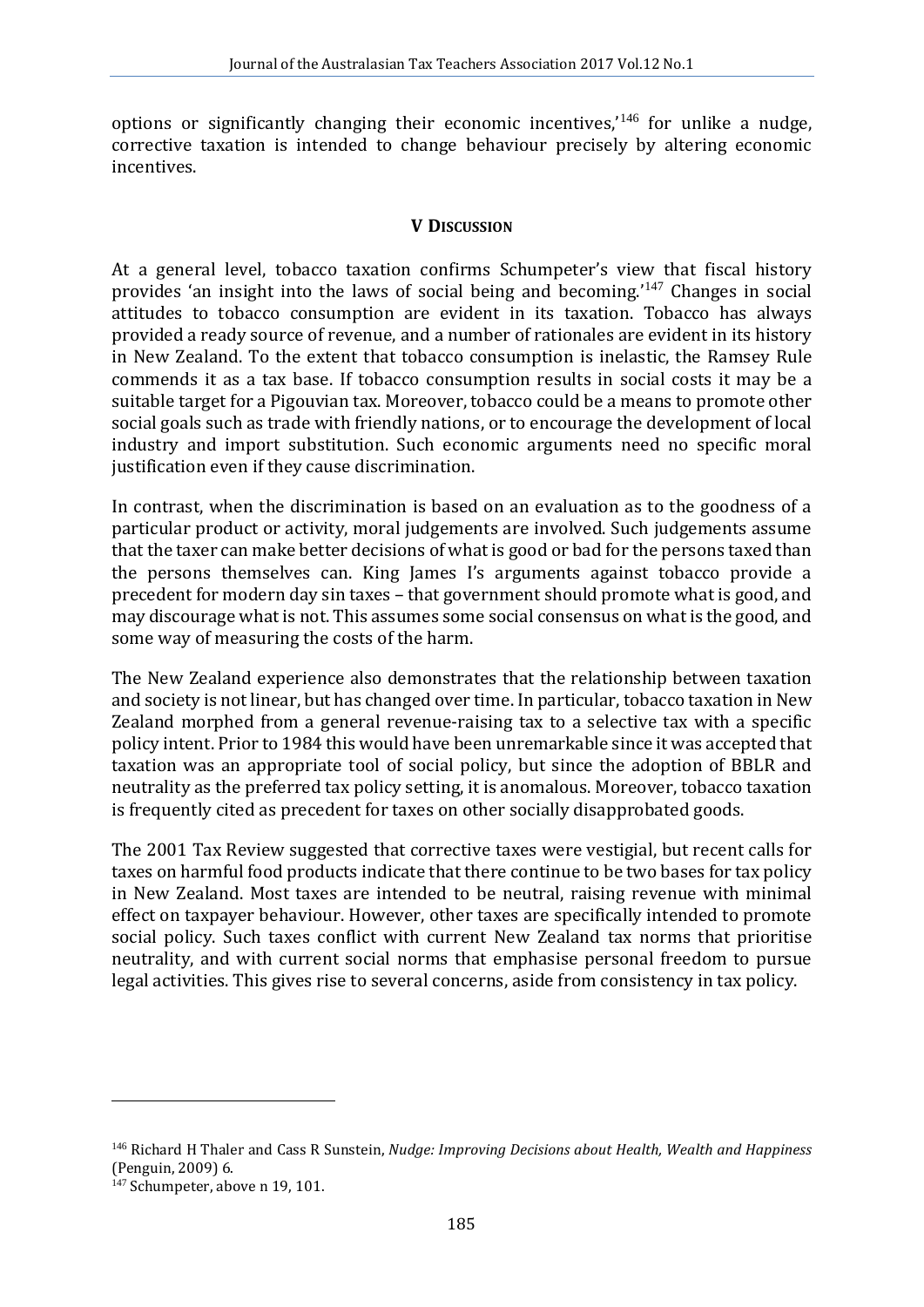# **A** *A penalty, or a Tax?*

If levied to raise revenue, there is no question that an impost on tobacco (or particular foods) is a tax. However, if levied as a corrective tax intended to 'promote or discourage behaviours or to address the perceived costs of some activities', $148$  the question may be asked whether the impost is in fact a tax. If it is of the essence of taxation that it be 'nonpenal' and 'levied without receipt of a specific benefit of equal value', <sup>[149](#page-20-1)</sup> then tobacco taxation in its current form – with its high level of exaction and specific objective – may better be regarded as a penalty, and not a tax, for 'the larger the exaction and the more restrictive the objective, the more likely that the exaction should be classified as a penalty rather than a tax.'<sup>[150](#page-20-2)</sup> Ultimately, the power to tax is the power to destroy persons, or their activities.<sup>[151](#page-20-3)</sup> Such taxation is contentious. Stamp eloquently commented:<sup>[152](#page-20-4)</sup>

We have all heard that it is wrong to marry for money, but quite praiseworthy to marry where money happens to be. So taxation for other than revenue objects, to punish or discourage, taken by itself might sometimes be indefensible. It should be called what it is, a fine or penalty, and not a tax.

A significant benefit of relabelling a corrective tax as a penalty or fine is that the policy intent would be made explicit. Whereas taxation serves a range of functions, a penalty is specifically intended to deter or prevent an activity, and therefore requires a higher level of justification, particularly if the activity itself is legal. Given the relatively recent shift to parliamentary intendment as the yardstick of judicial interpretation in New Zealand, reconceptualising corrective taxes as fines or penalties rather than taxes would clarify that the primary intent of such measures was indeed corrective, rather than fiscal.

Alternatively, if the activity continues to be legal and the charge is intended to justify the resulting costs of the activity, it might be better labelled a fee. This would, however, require a more careful assessment of the actual costs to be covered, and of why that particular activity is singled out for corrective taxation. In any event, it might promote social discussion as to the limits of the state in attempting to change private behaviour.

# **B** *Equity*

Mill expressed concerns about the equity of tobacco taxation. Since the incidence of smoking is higher among those on lower incomes, the tax is regressive. This concern has recently been expressed in the New Zealand media where a public health analyst suggested that 'there's no proof the tobacco tax is reducing smoking in New Zealand. "It's just a tax grab now"'.<sup>[153](#page-20-5)</sup> There is the risk that the tax might be an ineffective and

<span id="page-20-2"></span>

<span id="page-20-4"></span><span id="page-20-3"></span>

<span id="page-20-1"></span><span id="page-20-0"></span><sup>&</sup>lt;sup>148</sup> TWG, above n 13.<br><sup>149</sup> Madeo, Anderson and Jackson, above n 21, 5.<br><sup>150</sup> Ibid.<br><sup>151</sup> McCulloch v. Maryland (1819) 17 US 316, 327.<br><sup>151</sup> Josiah Stamp, *The Fundamental Principles of Taxation in the Light of Modern De* 

<span id="page-20-5"></span><sup>&</sup>lt;sup>153</sup> Mike McConnell, 'How Far Can You Oppress Somebody?: Anti-Smoking Campaigner Says Tax Hikes Aren't Working', Stuff.co.nz (online), 9 January 2017. Aren't Working', *Stuff.co.nz* (online), 9 January 2017,  $\le$ http://www.stuff.co.nz/business/money/88113934/How-far-can-you-oppress-somebody-Antismoking-campaigner-says-tax-hikes-aren-t-working>.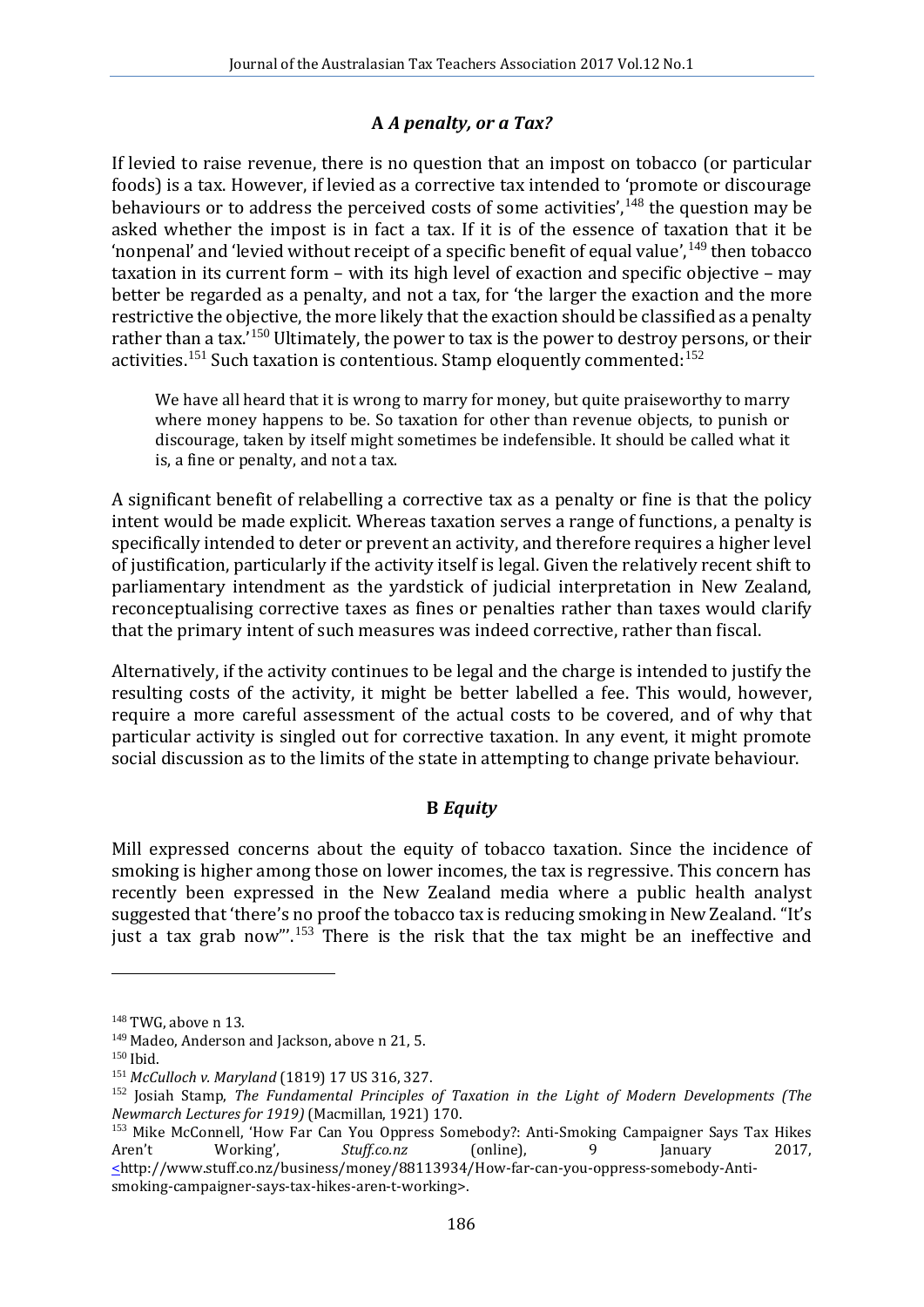inequitable paternalism, or worse: oppressive stigmatisation dressed up as beneficial public policy. The taxation of fatty foods and sugary drinks raise similar equity concerns.

## **C** *Morality*

The changing rationales for tobacco taxation reflect changes in social attitudes towards taxation, as well as broader social changes such as the adoption of the welfare state and a publicly funded health system. Taxation reflects (often tacit) moral assumptions concerning the respective rights and responsibilities of the individual and society, the place of paternalism (if any), and individual freedom. The history of tobacco taxation provides a context in which to consider and develop the ethical dimensions of taxation policy.[154](#page-21-0)

## **VI CONCLUSION**

Doctors may no longer smoke Camels, and Mary Poppins may have to forego her spoonful of sugar, if society considers either to be bad for you, but they may be permitted their peccadilloes so long as they pay the taxman. Tobacco has provided a ready source of revenue since its introduction into the New World. It has also been a source of controversy. This article demonstrates the shifting basis for taxation and the interrelatedness of taxation and society, and the difficulty in balancing personal freedom and social need – an issue with which Mill also grappled. In particular, it highlights the concerns that arise when a particular tax is levied primarily for social, rather than revenue purposes. The history of tobacco taxation provides a prototype, and a caution, for proposed taxes on other socially ambiguous consumption.

### **REFERENCES**

## **A** *Articles/Books/Reports*

- Barrett, Jonathan, 'Fat Taxes: A Proportionality Approach' (2012) 18(3) *New Zealand Journal of Taxation Law and Policy* 242
- Blum, Walter J and Harry Kalven Jr, 'The Uneasy Case for Progressive Taxation' (1952) 19 *University of Chicago Law Review* 417
- Bohan, Edmund, *Edward Stafford: New Zealand's First Statesman* (Hazard Press, 1994)
- Burns-Grant, Jessica and Lisa Marriott, 'An Institutional Perspective on Fighting Obesity via the GST System: A New Zealand Case Study' (2012) 18(2) *New Zealand Journal of Taxation Law and Policy* 190
- Burton, Mark and Kerrie Sadiq, *Tax Expenditure Management: A Critical Assessment* (Cambridge University Press, 2013)

<span id="page-21-0"></span><sup>&</sup>lt;sup>154</sup> See Murphy and Nagel, above n 56.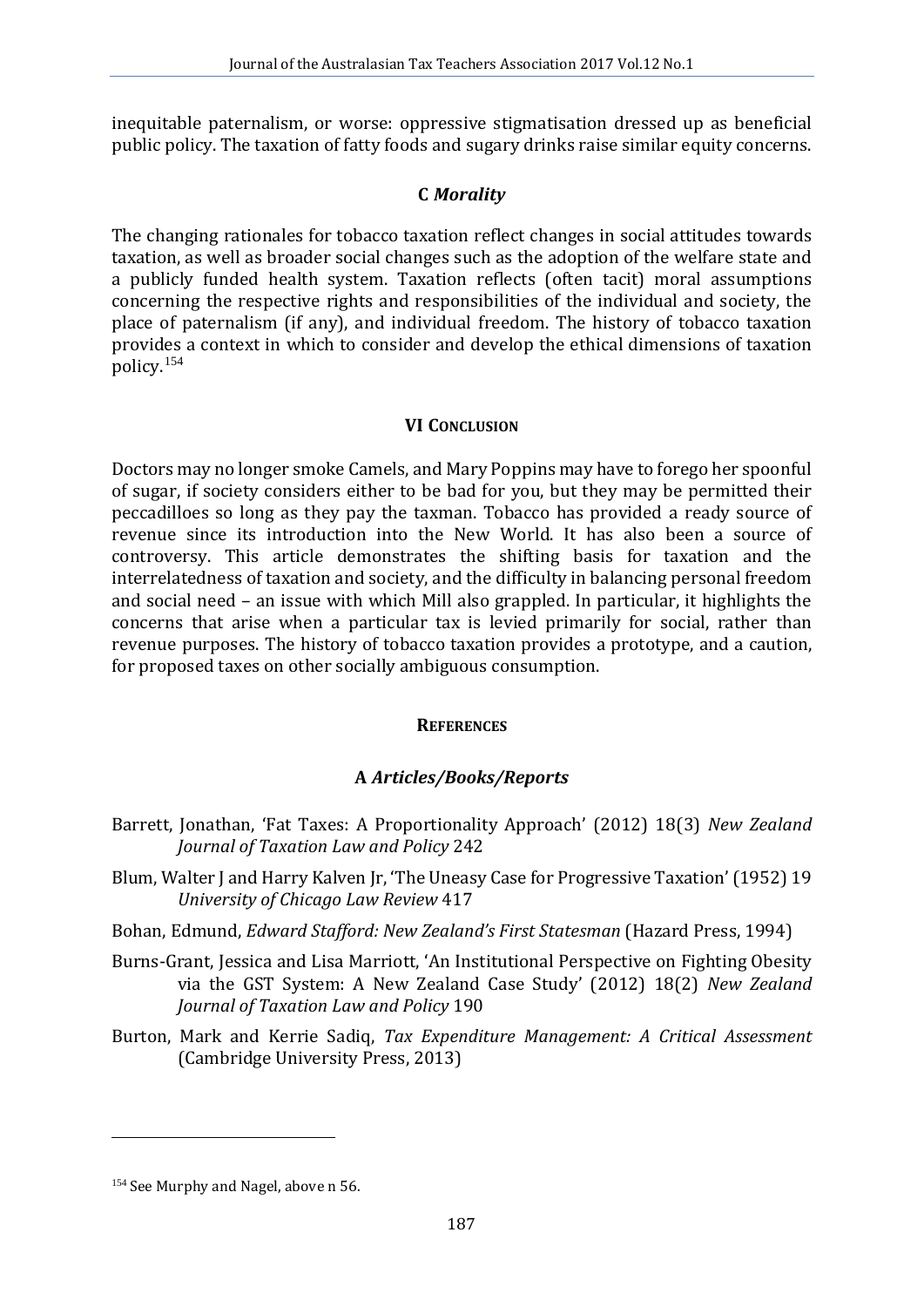- Cane, Peter (ed), *The Hart-Fuller Debate in the Twenty-First Century* (Hart Publishing, 2010)
- Clark, Barry S and John E Elliott, 'John Stuart Mill's Theory of Justice' (2001) 59(4) *Review of Social Economy* 467
- Cnossen, Sijbren, 'Economics and Politics of Excise Taxation' in Sijbren Cnossen (ed), *Theory and Practice of Excise Taxation* (Oxford University Press, 2005)
- Coffield, James, *A Popular History of Taxation: From Ancient to Modern Times* (Longman, 1970)
- Daunton, Martin, *Trusting Leviathan: The Politics of Taxation in Britain, 1799*–*1914* (Cambridge University Press, 2001)
- Devlin, Patrick A, *The Enforcement of Morals* (Oxford University Press, 1965)
- Donne, John, 'Devotion XVII' in T W and R J Craik (eds), *John Donne: Selected Poetry and Verse* (Methuen, 1986)
- Dowell, Stephen, *A History of Taxation and Taxes in England from the Earliest Times to the Year 1885* (Longmans Green, 1888)
- Dworkin, Gerald, 'Paternalism' (1972) 56(1) *The Monist* 64
- Encyclopedia.com, 'Sumptuary Laws: Europe, 1450 to 1789' *Encyclopedia of the Early Modern World* <http://www.encyclopedia.com>
- Ensor, Blair and Sam Sherwood, 'Black Market for Cigarettes Fuels Robberies in Canterbury', Stuff.co.nz (online), 30 August 2016, Canterbury', *Stuff.co.nz* (online), 30 August 2016, <http://www.stuff.co.nz/national/crime/83723820/Black-market-forcigarettes-fuels-robberies-in-Canterbury>
- Esposito, John L, *Islam: The Straight Path* (Oxford University Press, 1991)
- Feinberg, Joel, *Harm to Self: the Moral Limits of the Criminal Law Vol 3* (Oxford University Press, 1986)
- Gibbs, Theodore N, *Report of the Taxation Committee* (Government Printer, 1951)
- Goldsmith, Paul, *We Won, You Lost, Eat That! A Political History of Tax in New Zealand since 1840* (David Ling Publishing, 2008)
- Grapperhaus, Ferdinand H M, *Tax Tales from the Second Millennium* (International Bureau of Fiscal Documentation, 1998)
- Groves, Harold M, 'Neutrality in Taxation' (1948) 1(1) *National Tax Journal* 18
- Harley, David, 'The Beginnings of the Tobacco Controversy: Puritanism, James I, and the Royal Physicians' (1993) 67(1) *Bulletin of the History of Medicine* 28
- Hart, H L A, *Law, Liberty and Morality* (Oxford University Press, 1963)
- Health Promotion Agency, *Smokefree Aotearoa 2025* http://www.smokefree.org.nz/smokefree-in-action/smokefree-aotearoa-2025
- Heydt, Colin, *John Stuart Mill (1806*–*1873)* Internet Encyclopaedia of Philosophy <http://www.iep.utm.edu/milljs>
- Holland, Martin and Jonathan Boston, *The Fourth Labour Government: Politics and Policy in New Zealand* (Oxford University Press, 1990)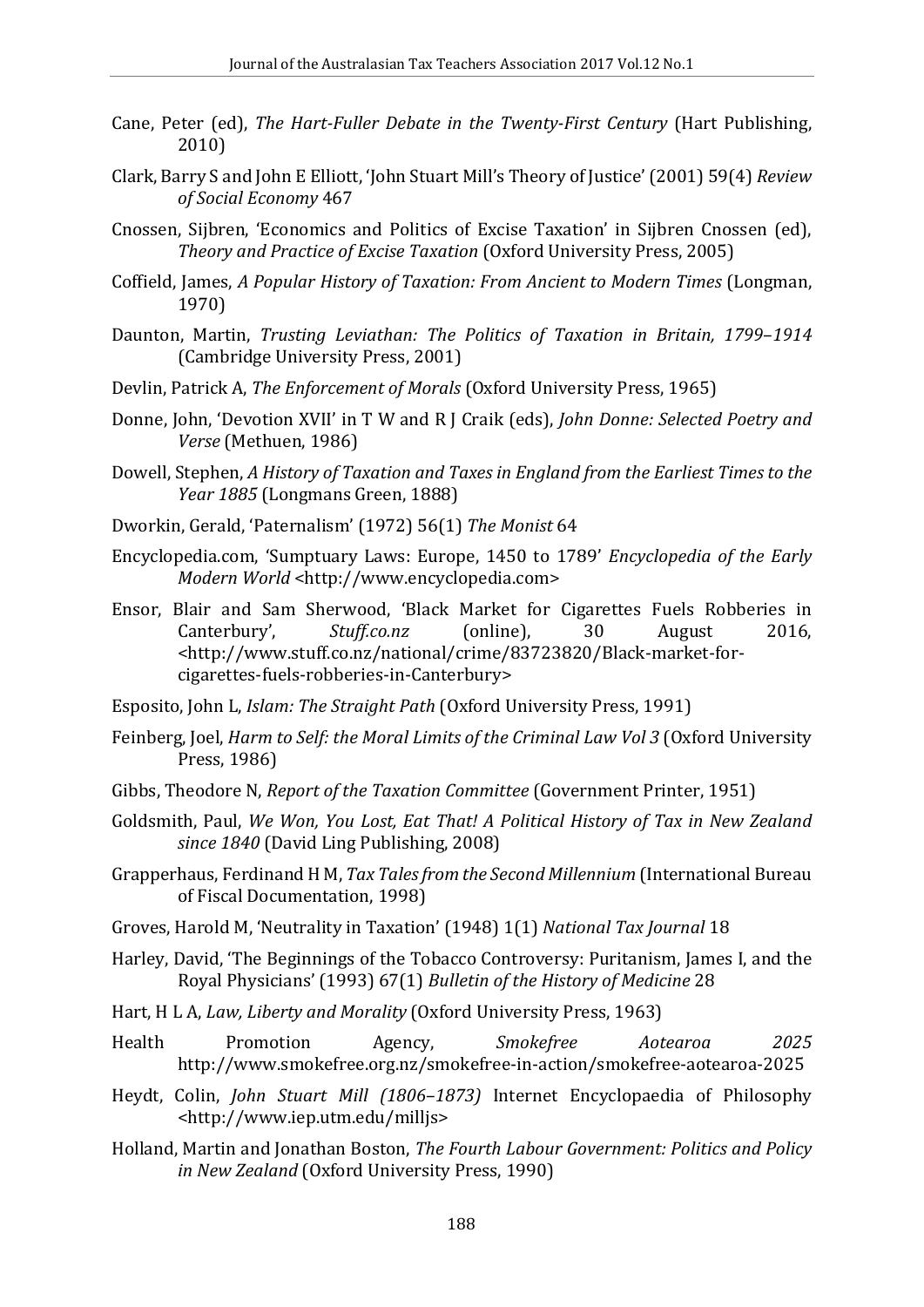- Ieong, Patricia Meng San, 'Curbing Harms through Price Control: Alcohol Excises versus Minimum Prices (2012) 18(3) *New Zealand Journal of Taxation Law and Policy* 303
- Infanti, Anthony C and Bridget J Crawford, *Critical Tax Theory: An Introduction* (Cambridge University Press, 2009)
- King James I, 'A Counterblaste to Tobacco' in James Craigie (ed), *Minor Prose Works of King James VI and I* (Scottish Text Society, 1982)
- King James I, 'The Trew Law of Free Monarchies' in James Craigie (ed) *Minor Prose Works of King James VI and I* (Scottish Text Society, 1982)
- Laffer, Arthur B, *Handbook of Tobacco Taxation: Theory and Practice* (Laffer Center at the Pacific Research Institute, 2014)
- LeGrand, Julian, *Equity and Choice: An Essay in Economics and Applied Philosophy* (HarperCollins Academic, 1991)
- Locke, John, 'Second Treatise on Government' in Peter Laslett (ed), *John Locke: Two Treatises of Government* (Cambridge University Press, 1988)
- Lorenzi, Peter, 'Sin Taxes' (2004) 41(3) *Social Science and Public Policy* 59
- Madeo, Silvia A, Kenneth E Anderson and Betty R Jackson, *Somerfield's Concepts of Taxation* (Dryden Press, 1995)
- Maguire, Terry, 'If You Can't Stop It, Tax It How a King's Tobacco Obsession Has Left Us in a Mess' (2011) 287 *Pharmaceutical Journal* 727
- Martin, Isaac W, Ajay K Mehrotra and Monica Prasad, 'The Thunder of History: The Origins and Development of the New Fiscal Sociology' in Isaac W Martin, Ajay K Mehrotra and Monica Prasad (eds), *The New Fiscal Sociology: Taxation in Comparative and Historical Perspective* (Cambridge University Press, 2009)
- *Mary Poppins* (Directed by Robert Stevenson, Walt Disney, 1964)
- Mike McConnell, 'How Far Can You Oppress Somebody?: Anti-Smoking Campaigner Says<br>Tax Hikes Aren't Working', Stuff.co.nz (online), 9 January 2017, Hikes Aren't Working', <http://www.stuff.co.nz/business/money/88113934/How-far-can-youoppress-somebody-Anti-smoking-campaigner-says-tax-hikes-aren-t-working>
- McGill, David, *The Guardians at the Gate: The History of the New Zealand Customs Department* (Silver Owl Press for the New Zealand Customs Department, 1991)
- McIntosh, Ian, *A Force to be Reckoned with: ASH (Action on Smoking and Health) The Twenty-One Year History of ASH* (Action on Smoking and Health, 2004)
- McLachlan, Hugh V, 'Smokers, Virgins and Health Care Costs' (1995) 21 *Journal of Medical Ethics* 209
- McLachlan, Hugh V, 'Tobacco, Taxation and Fairness' (2002) 28 *Journal of Medical Ethics* 381
- McLeod, Robert et al, *Tax Review 2001: Final Report* (New Zealand Government, 2001)
- Mill, John S, *On Liberty* (Gertrude Himmelfarb ed, Penguin, first published 1859, 1974 ed)
- Mill, John S, *Principles of Political Economy with Some of Their Applications to Social Philosophy* (William J Ashley ed, Longmans, Green, Reader, and Dyer, 1876)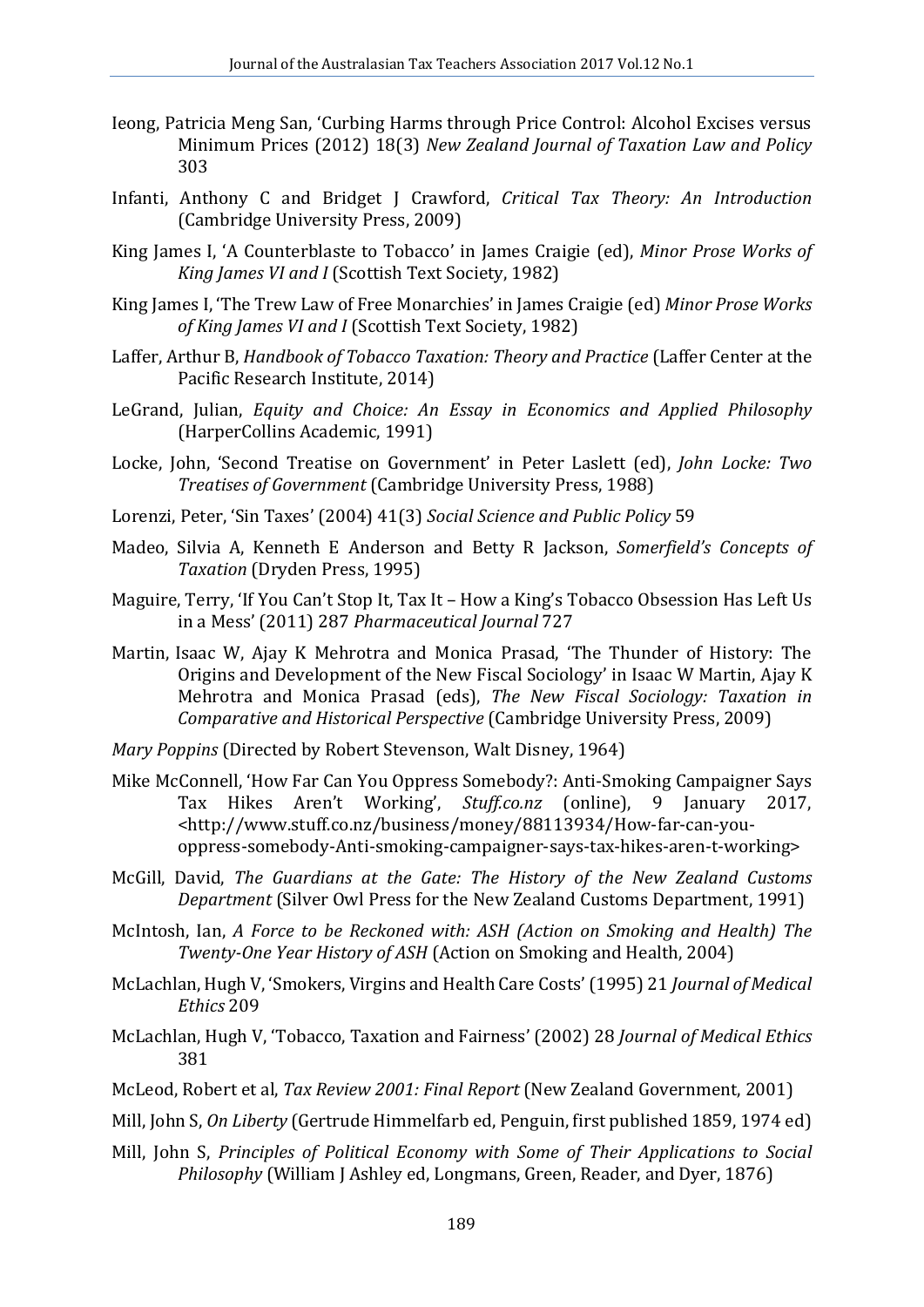- Muldoon, Robert D, *The New Zealand Economy: A Personal View* (Endeavour Press, 2005) 119
- Murphy, Liam and Thomas Nagel, *The Myth of Ownership: Taxes and Justice* (Oxford University Press, 2005)
- New Zealand Government, *New Zealand Official Yearbook 1907* (Government Printer, 1907)
- New Zealand Government, *New Zealand Official Yearbook 1931* (Government Printer, 1930)
- *New Zealand Tablet*, 8 December 1882
- *New Zealand Tablet*, 20 February 1902
- O'Hagan, John W and Kevin M Carey, 'The Proposal for Upward Alignment of Tobacco Tax in the European Community: A Critique' (1988) 8 *British Tax Review* 329
- Oxford English Dictionary (online), Oxford University Press <http://www.oed.com>
- Pigou, A C, *The Economics of Welfare* (Palgrave Macmillan, 2013)
- Pinny, Judith, 'Tax Working Group Myopia: The Omission of Corrective Taxes to Deal with Obesity' (2010) 16(3) *New Zealand Journal of Taxation Law and Policy* 325
- R.J. Reynolds Tobacco Company, 'More Doctors smoke Camels than any other cigarette', advertisement for R.J. Reynolds Tobacco Company, 1946
- Ramsey, Frank P, 'A Contribution to the Theory of Taxation' (1927) 37(145) *Economic Journal* 47
- Ross, L N, *Taxation in New Zealand: Report of the Taxation Review Committee* (Government Printer, 1967)
- Schama, Simon, *The Embarrassment of Riches: An Interpretation of Dutch Culture in the Golden Age* (Vintage Books, 1987)
- Schumpeter, Joseph, 'The Crisis of the Tax State' in R Swedberg (ed), *The Economics and Sociology of Capitalism* (Princeton University Press, 1991)
- Simons, Henry C, *Personal Income Taxation: The Definition of Income as a Problem of Fiscal Policy* (University of Chicago Press, 1938)
- Sinclair, Keith, *Walter Nash* (Auckland University Press, 1976)
- Skorupski, John, 'Mill, John Stuart' in Ted Honderich (ed), *The Oxford Companion to Philosophy* (Oxford University Press, 1995)
- Smith, Adam, *An Inquiry into the Nature and Causes of the Wealth of Nations*(E Cannan ed, Methuen, first published 1776, 1950 ed)
- Snowdon, Christopher, *Velvet Glove, Iron Fist: A History of Anti-Smoking* (Little Dice, 2009)
- Stamp, Josiah, *The Fundamental Principles of Taxation in the Light of Modern Developments (The Newmarch Lectures for 1919)* (Macmillan, 1921)
- Staudt, Nancy C, 'The Hidden Costs of the Progressivity Debate' (1997) 50 *Vanderbilt Law Journal* 919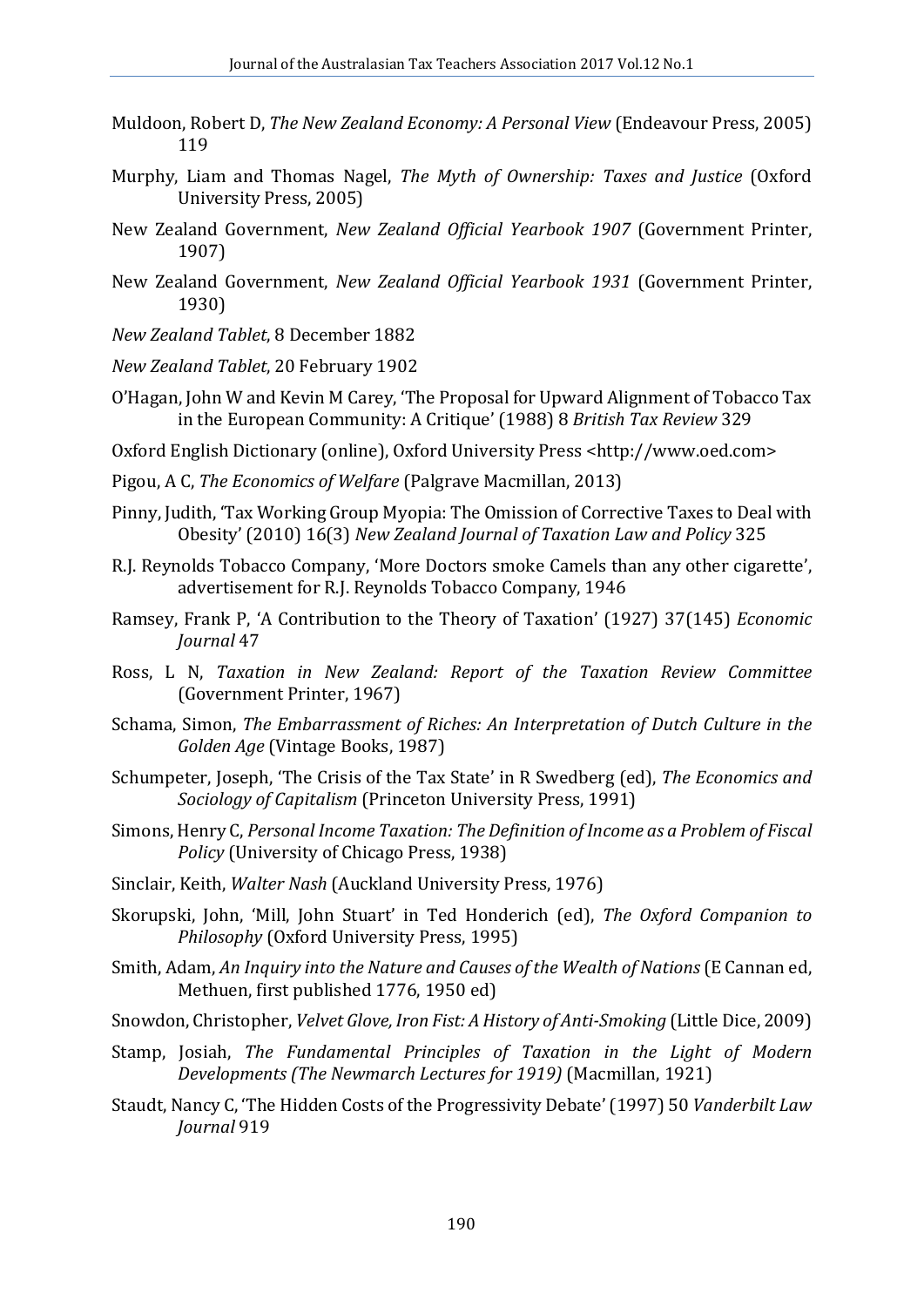- Stuart, Helene and Adrian Sawyer, 'An Excise Tax on Unhealthy Food or the Removal of GST from Healthy Food as a Way of Managing Obesity: A New Zealand Perspective' (2013) 19(2) *New Zealand Journal of Taxation Law and Policy* 112
- Taggart, Michael, 'Proportionality Deference *Wednesbury*' (2008) *New Zealand Law Review* 423
- Tan, Lin Mei and James Xun Liu, 'Curbing the Consumption of Soft Drinks in New Zealand: Is Tax the Solution?' (2014) 20(2) *New Zealand Journal of Taxation Law and Policy* 203
- Terry, Luther L, *Smoking and Health: Report of the Advisory Committee to the Surgeon General of the Public Health Service* (Publication No 1103, US Department of Health, Education, and Welfare, Public Health Service, 1964)
- Thaler, Richard H and Cass R Sunstein, *Nudge: Improving Decisions about Health, Wealth and Happiness* (Penguin, 2009)
- Thomson, George and Nicholas Wilson, *Resource Document: A Brief History of Tobacco Control in New Zealand* (Australasian Faculty of Public Health Medicine, 1997)
- Thomson, Sarah, *Evils of 'the Fragrant Weed': A History of the 1903 Juvenile Smoking Suppression Act* (MA Research Essay, University of Auckland, 1992)
- Truebridge, Nick and Jamie Small, 'Government at "High Risk" of Losing \$10 Million Annually if Tobacco Black Market Surges', *Stuff.co.nz* (online), 15 January 2017, <http://www.stuff.co.nz/national/88414136/government-at-high-risk-oflosing-10-million-annually-if-tobacco-black-market-surges>
- Victoria University of Wellington Tax Working Group, *A Tax System for New Zealand's Future: Report of the Victoria University of Wellington Tax Working Group* (Centre for Accounting, Governance and Taxation Research, Victoria University of Wellington, 2010)
- Vosslamber, Rob, 'Narrating History: New Zealand's 'Black Budget' of 1958' (2012) 17(3– 4) *Accounting History* 48
- Vosslamber, Rob, 'The Road to Freedom? Hayek and New Zealand's Tax Depreciation' (2014) 9(1) *Journal of the Australasian Tax Teachers Association* 126
- Vosslamber, Rob, '"Removing a Parasitic Element": Speculation, Housing Affordability and the 1973 Property Speculation Tax' (2015) 21(2) *New Zealand Journal of Taxation Law and Policy* 169
- Winchester, Simon, *The Meaning of Everything: The Story of the Oxford English Dictionary* (Oxford University Press, 2003)
- Wolfenden, John, *Report of the Committee on Homosexual Offences and Prostitution* (Home Office, 1957)

#### **B** *Cases*

*McCulloch v Maryland* (1819) 17 US 316, 327

#### **C** *Legislation*

*Customs Amendment Act 1921* (NZ)